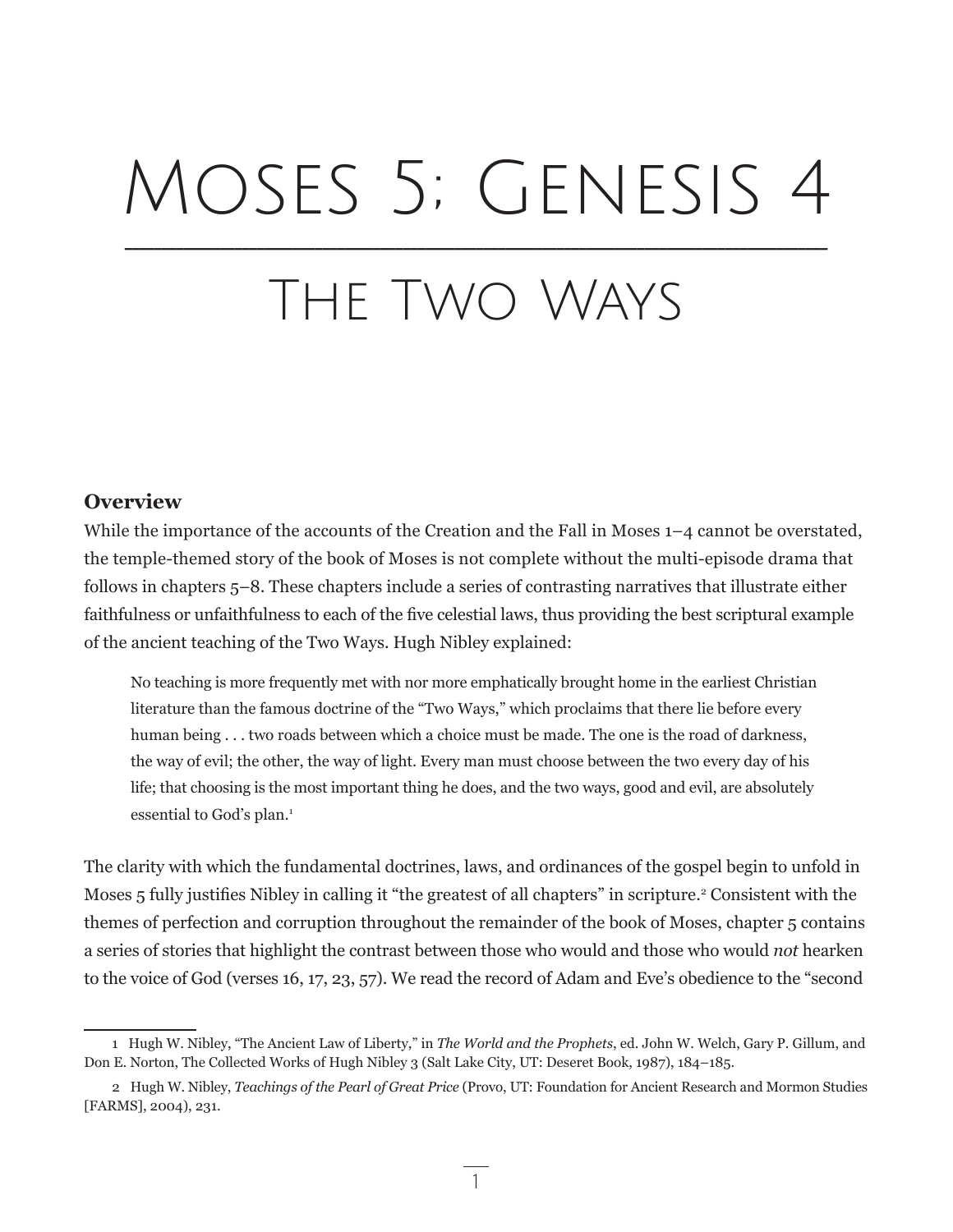commandments" given after the Fall<sup>3</sup> and of the angel's explanation of the law of sacrifice (Moses 5:1–12). Then we are shown how, with the tragedy of Cain and Abel (verses 13–41), "the rebellion in the heavens was transmitted to a rebellion on the earth."4 Following the brief genealogies of the posterity of Cain (verses 42–46), we encounter the story of Lamech, one of those descendants, and his rise to the pinnacle of wickedness through murdering his rivals (verses 47–54), an account that foreshadows the sad notice of the general parting of the ways between the righteous and the wicked that becomes increasingly evident as the chapter closes (verses 55–59).

Moses 5 fills in details missing from Genesis, such as the reason why Cain's offering was rejected (verses 18–26) and the fact that Adam and Eve had other children before Cain and Abel (verse 2). It was from among these descendants that Cain chose a wife (verse 28)—and, later, it was from these same family members that Cain feared retribution for his murder of Abel (verse 39). Such details were no doubt originally contained in an independent narrative, of which Genesis preserves only the "bare bones of the story."5 Some of these apparently lost details, found in the book of Moses, have also survived to our day in other ancient texts.<sup>6</sup>

#### *Source*

Book of Moses Minute by Jeffrey M. Bradshaw

## *Related verses*

Moses 5; Genesis 4

# **Moses 5:1–3. Adam and Eve Keep the Law of Obedience**

*5:1. "to till the earth."* The tilling reported here was previously anticipated in Moses 3:5 and 4:29. "Tilling the earth" as Adam and Eve did is also a theme in the Book of Mormon and is sometimes linked with the commandment to have children.<sup>7</sup>

<sup>3</sup> Alma 12:37; compare Alma 12:29–35, Moses 6:56.

<sup>4</sup> John Taylor, *The Mediation and Atonement* (1882; repr., Heber City, UT: Archive Publishers, 2000), 68.

<sup>5</sup> Nahum M. Sarna, *Genesis: The Traditional Hebrew Text with the New JPS Translation Commentary*, The JPS Torah Commentary, ed. Nahum M. Sarna and Chaim Potok (Philadelphia, PA: Jewish Publication Society, 1989), 31.

<sup>6</sup> See David Calabro, "'This Thing Is a Similitude': A Typological Approach to Moses 5:1–15 and Ancient Apocryphal Literature," in *Tracing Ancient Threads in the Book of Moses: Inspired Origins, Temple Contexts, and Literary Qualities*, ed. Jeffrey M. Bradshaw, David R. Seely, John W. Welch, and Scott Gordon (Orem, UT: Interpreter Foundation; Springville, UT: Book of Mormon Central; Reading, CA: FAIR; Salt Lake City, UT: Eborn Books, 2021).

<sup>7</sup> See 2 Nephi 2:19–20; Alma 42:2; Ether 6:13–16.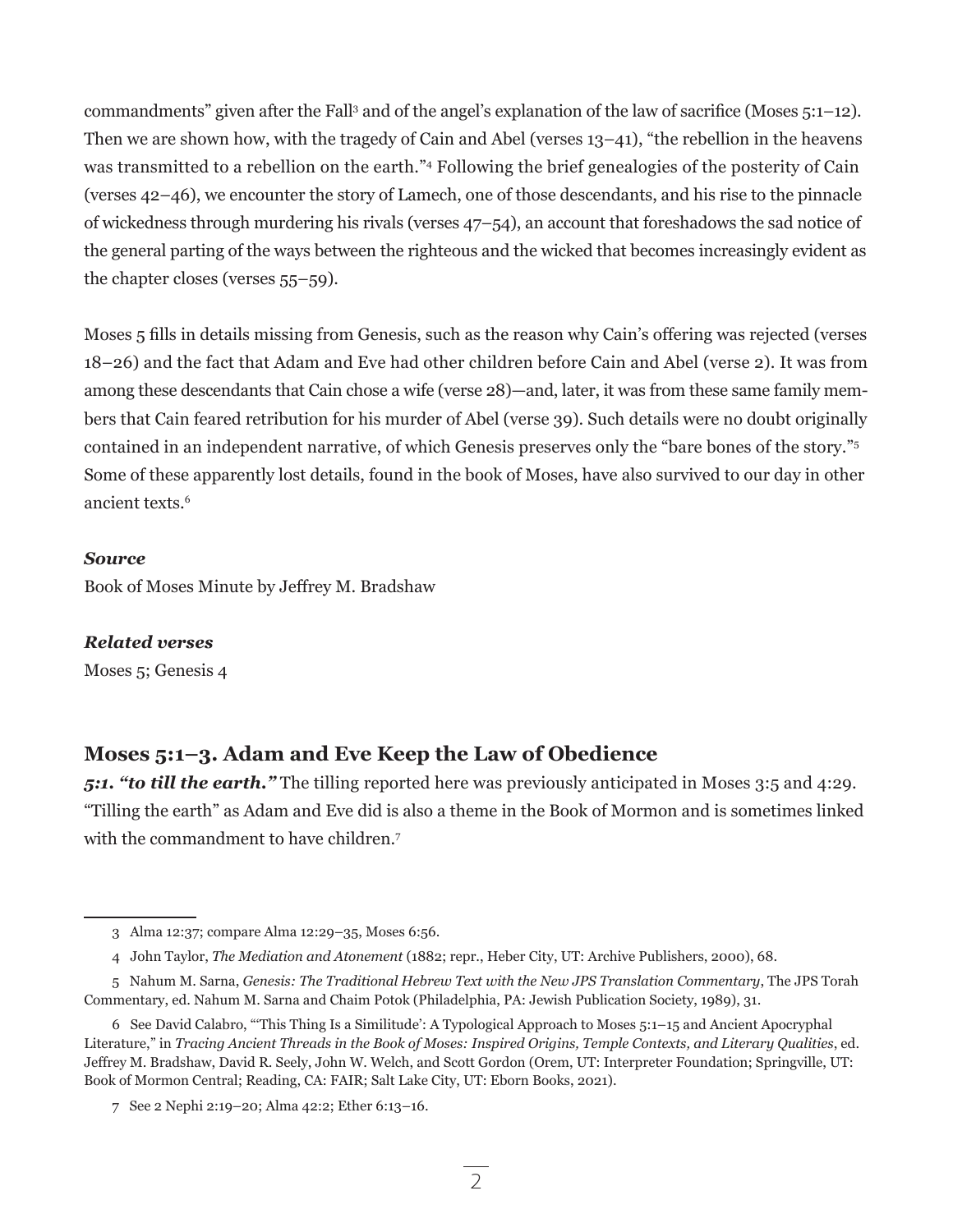*5:1. "bread by the sweat of his brow."* God rewarded Adam and Eve's labor with a harvest of lifesustaining grain. Bread relieved the couple from the diet of wild plants and roots they had presumably eaten immediately after their expulsion from Eden.

*5:1. "as I the Lord had commanded him. And Eve, also, his wife, did labor with him."*  The laws of obedience and sacrifice are highlighted in verses 1–6. These verses highlight the *obedience* of Adam and Eve by describing their faithfulness to each of the covenants they had been given. Adam, with Eve, his fellow laborer, began to "till the earth, and to have dominion over all the beasts of the field and to eat his bread by the sweat of his brow" (verse 1). Likewise, Eve fulfilled the commission she had received in the Garden of Eden and "bare . . . sons and daughters, and they began to replenish the earth" (verse 2). Moreover, "Adam was obedient to the commandments of the Lord" to offer a sacrifice of "the firstlings of their flocks" although he did not yet fully understand the reason why he had been thus commanded (verses 5–6).

*5:2. "Adam knew his wife."* Significantly, the book of Moses expresses this event in the simple past tense rather than in the more grammatically complex "Adam had already known his wife." An Armenian text explicitly states, "When Adam and Eve left the Garden, they were still virgins."<sup>8</sup>

*5:2. "sons and daughters."* In contrast to Genesis, the book of Moses specifically mentions children of both genders born before Cain and Abel.

*5:3. "two and two."* The monogamous pairing described here can be contrasted with the presumably unauthorized polygamous marriage of the wicked Lamech (verse 44) and the general licentiousness of the people in the days of Noah.

*5:3. "till the land . . . and also begat sons and daughters."* The wording of this verse parallels the description of Adam and Eve's faithfulness to the law of obedience in verses 1–2. We are meant to understand that the sons and daughters of Adam and Eve thoroughly followed the pattern of their parents.

## *Source*

Book of Moses Minute by Jeffrey M. Bradshaw

## *Related verses*

Moses 5:1–2

<sup>8</sup> Michael E. Stone, "The Sethites and the Cainites," in *Armenian Apocrypha Relating to Adam and Eve*, ed. Michael E. Stone (Leiden, Netherlands: Brill, 1996), 203. This is one example among others.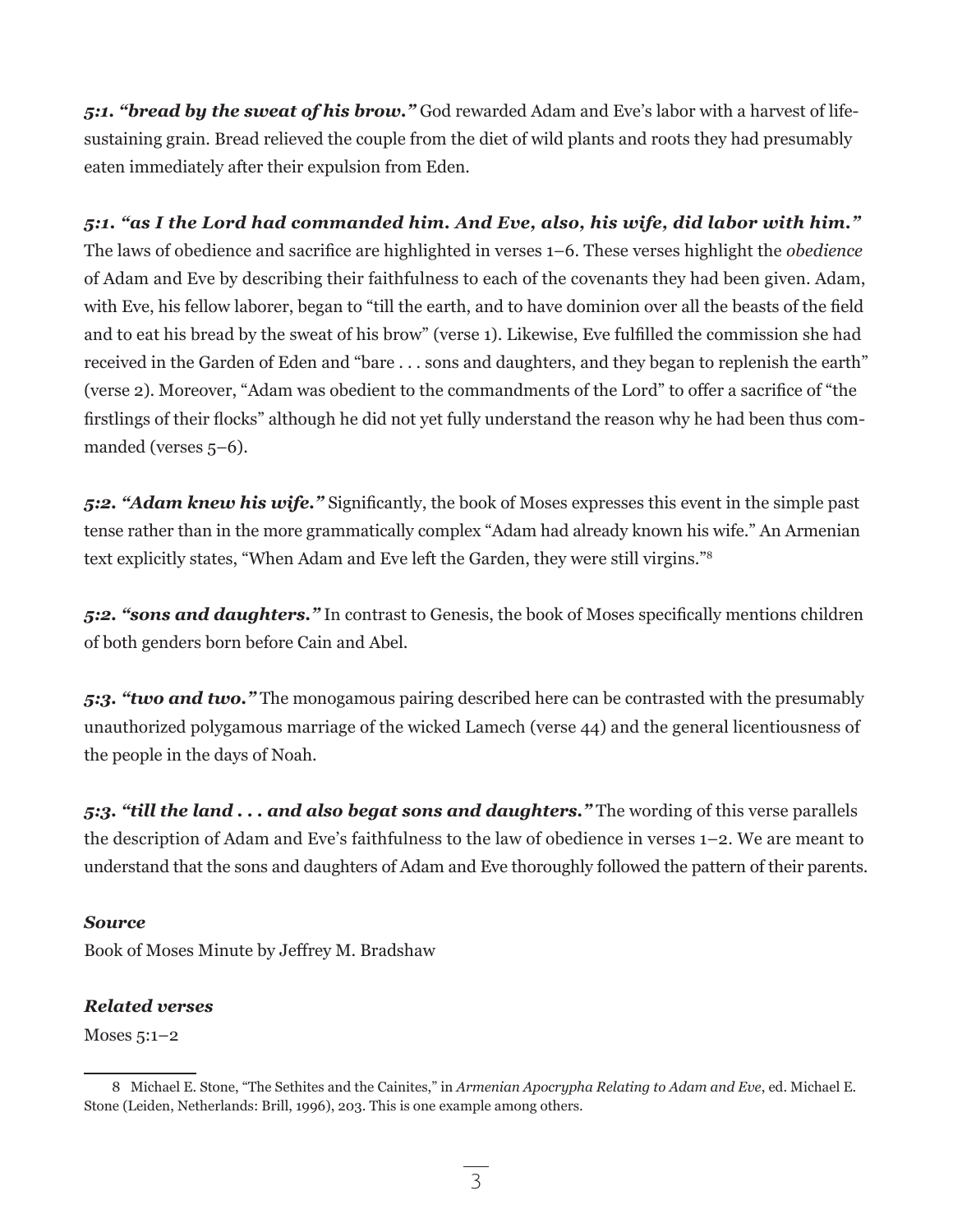# **Moses 5:4–5. Adam and Eve Keep the Law of Sacrifice and Receive Its Explanation**

*5:4. "Adam and Eve . . . called upon the name of the Lord."* Here, we are told that Adam and Eve "called upon the name of the Lord"—meaning Jehovah. Later they will receive the more explicit instruction to "call upon God in the name of the *Son*" (verse 8; emphasis added).

William Clayton, a clerk for Joseph Smith that kept a daily journal of the Prophet's activities, wrote that the "first word Adam spoke" was "a word of supplication, [a] key word by which the heavens are opened."9 The threefold repetition in some versions of the story may symbolize the tradition that holds that it was on the third day when Adam's urgent and persistent request for additional knowledge from the Lord was at last answered. In ancient tradition, Adam and Eve prayed with upraised hands, and that practice is mentioned more generally in scriptures such as Isaiah 1:15–16. In some Jewish traditions, the angel who came to instruct Adam is said to have brought a book that "teaches [those who are wise and Godfearing] how to call upon the angels and make them appear before men, and answer all their questions."10 Likewise, the Prophet Joseph Smith was anxious to teach the Saints the manner by which they could "pray and have [their] prayers answered."<sup>11</sup>

*5:4. "for they were shut out from his presence."* Lacking knowledge of the conditions by which they could receive the blessings of the Atonement, Adam and Eve experienced a temporary state of spiritual death—the "first death, even that same death which is the last death" for the wicked (Doctrine and Covenants 29:41).

*5:5. "He gave unto them commandments."* "What was the reward for diligence in prayer?" asked BYU professors Richard D. Draper, S. Kent Brown, and Michael D. Rhodes. "The answer is more commandments."12 These were among what Alma termed the "second commandments," given because Adam and Eve had transgressed the "first commandments" that forbade them from eating from the tree of knowledge and that instructed them to be fruitful and multiply and replenish the earth (Alma 12:31–37). Hugh Nibley explained, "Now he gives them commandments. He gives them the law of God. He gives

<sup>9</sup> Andrew H. Hedges, Alex D. Smith, and Brent M. Rogers, eds., *Journals, Volume 3: May 1843–June 1844*, vol. 3 of the Journals series of *The Joseph Smith Papers*, ed. Ronald K. Esplin and Matthew J. Grow (Salt Lake City, UT: Church Historian's Press, 2015), 334; spelling and grammar modernized.

<sup>10</sup> See, for example, Louis Ginzberg, ed., *The Legends of the Jews*, 7 vols., trans. Henrietta Szold and Paul Radin (Baltimore, MD: Johns Hopkins University Press, 1998), 1:92.

<sup>11 &</sup>quot;Recollections of the Prophet Joseph Smith," *Juvenile Instructor* 27, no. 11 (June 1, 1892): 345. Compare Joseph Smith Jr., April 28, 1842, in Joseph Fielding Smith, comp., *Teachings of the Prophet Joseph Smith* (Salt Lake City, UT: Deseret Book, 1969), 226.

<sup>12</sup> Richard D. Draper, S. Kent Brown, and Michael D. Rhodes, *The Pearl of Great Price: A Verse-by-Verse Commentary* (Salt Lake City, UT: Deseret Book, 2005), 58.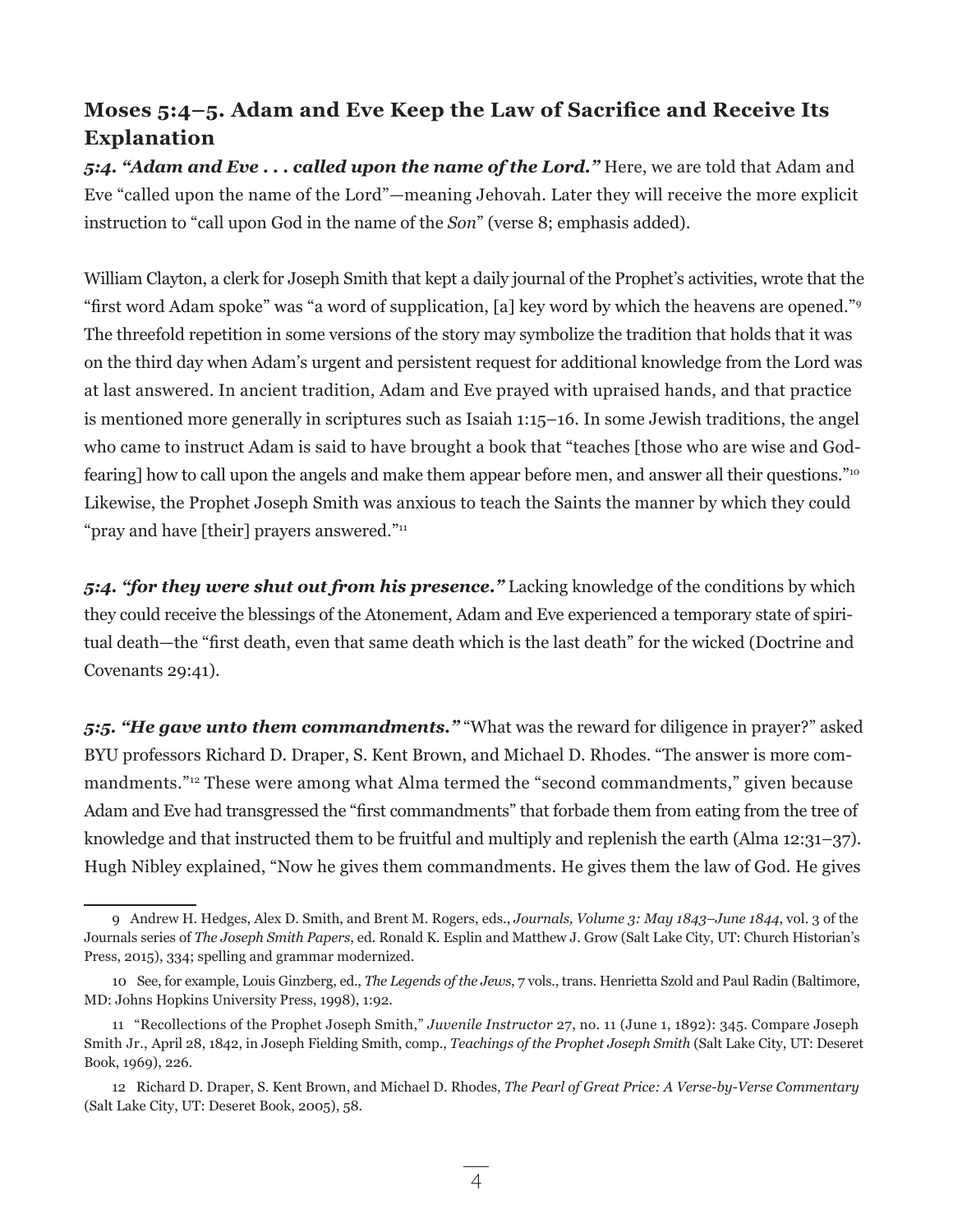them the *law of obedience*. He gives them *the law of sacrifice*, and he gives them *the law of the Gospel* ..., which they follow. They are starting on the way back now."<sup>13</sup>

*5:5. "offer the firstlings of their flocks."* Jewish and Islamic traditions recount how God taught Adam the practice of animal sacrifice. The ordinance of animal sacrifice given to Adam and Eve (Moses 5:5–9) corresponds in our day to the sacrament (see Doctrine and Covenants 59:8–14). Significantly, Elder Bruce R. McConkie explained that three ordinances—baptism, sacrifice, sacrament—are associated with one and the same covenant.<sup>14</sup>

#### *Source*

Book of Moses Minute by Jeffrey M. Bradshaw

#### *Related verses*

Moses 5:4–5

# **Moses 5:6–8. The Law of Sacrifice Is Explained**

*5:6. "after many days."* According to Jewish and early Christian traditions, Adam and Eve had a fortyday penance period after the Fall. Bible scholar Terje Stordalen concluded that the prohibition against eating the fruit of the tree of knowledge was given as "a test of being faithful while not perceiving (fully) the reason behind an instruction."15 We might conclude the same about the law of sacrifice. The additional light and knowledge that Adam sought did not come immediately. However, wrote Hugh Nibley, "[the Lord] doesn't keep you waiting forever. Give your test sufficient time, enough to show your integrity, and you will get your answer."<sup>16</sup>

*5:6. "an angel."* The description in Alma 12:28–35 of the instructions given to Adam and Eve by an angel implies that Alma was aware of the material in the book of Moses—either through direct revelation or through his study of the brass plates. Latter-day Saint scholars Jeff Lindsay and Noel B. Reynolds have identified many other examples where the prophets of the Book of Mormon seem to have been aware of events and teachings in the book of Moses.17

<sup>13</sup> Hugh W. Nibley, *Teachings of the Pearl of Great Price* (Provo, UT: Foundation for Ancient Research and Mormon Studies [FARMS], 2004), 233; emphasis added.

<sup>14</sup> Bruce R. McConkie, *A New Witness for the Articles of Faith* (Salt Lake City, UT: Deseret Book, 1985), 293.

<sup>15</sup> Terje Stordalen, *Echoes of Eden: Genesis 2–3 and the Symbolism of the Eden Garden in Biblical Hebrew Literature* (Leuven, Belgium: Peeters, 2000), 226.

<sup>16</sup> Hugh W. Nibley, *Teachings of the Pearl of Great Price* (Provo, UT: Foundation for Ancient Research and Mormon Studies [FARMS], 2004), 234.

<sup>17</sup> Noel B. Reynolds and Jeff Lindsay, "'Strong like unto Moses': The Case for Ancient Roots in the Book of Moses Based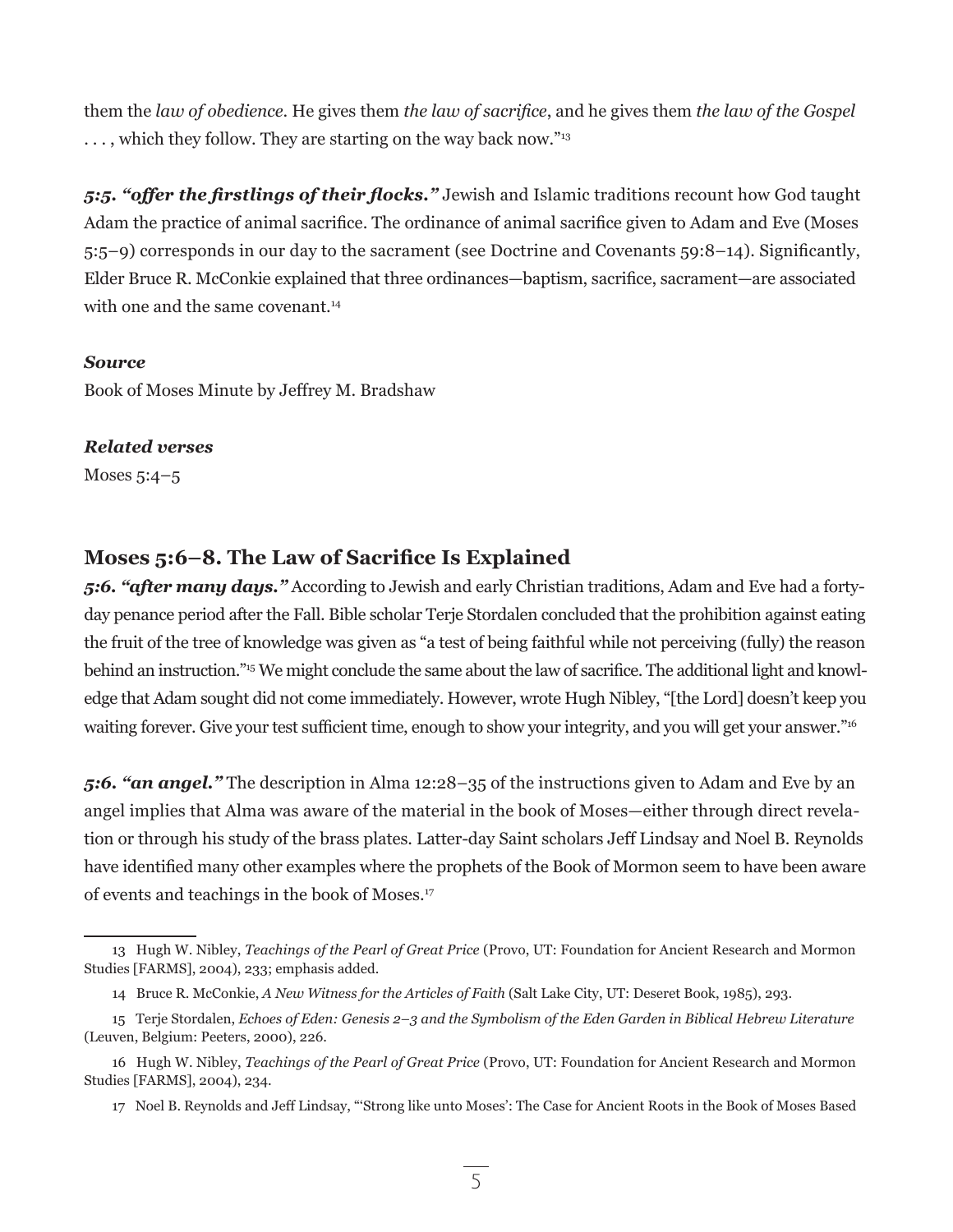*5:6. "I know not, save the Lord commanded me."* Nibley commented on the practical implications of the example of our first parents, writing, "I doubt not that when we know the reasons for some of the things we do now on faith, the practical value of the actions will be so plain that we will wonder how we could have missed it, and then we shall be heartily glad that we did what we were told to do."<sup>18</sup>

*5:7. "This thing is a similitude of the sacrifice of the Only Begotten of the Father."* About this symbolism, Joseph Smith taught: "Certainly, the shedding of the blood of a beast could be beneficial to no man, except it was done in imitation or as a type, or explanation of what was to be offered through the gift of God Himself, and this performance done with an eye looking forward in faith on the power of that great Sacrifice for a remission of sins. . . . [W]henever the Lord . . . commanded [men] to offer sacrifices to Him, . . . it was done that they might look forward in faith to the time of his coming and rely upon the power of that Atonement for a remission of their sins."<sup>19</sup>

*5:8. "Do all that thou doest in the name of the Son."* Nephi similarly taught, "But behold, I say unto you that ye must pray always, and not faint; that ye must not perform any thing unto the Lord save in the first place ye shall pray unto the Father in the name of Christ, that he will consecrate thy performance unto thee, that thy performance may be for the welfare of thy soul" (2 Nephi 32:9).

### *Source*

Book of Moses Minute by Jeffrey M. Bradshaw

## *Related verses*

Moses 5:6–8

# **Moses 5:9–10. Adam Rejoices**

*5:9. "the Holy Ghost fell upon Adam."* The explanation of the law of sacrifice in Moses 5:6–8 sets the stage for the baptism of Adam. However, contrary to expectation, that event is delayed until later in the Moses narrative within the sermon of Enoch (6:51–64). The mention of the Father, the Son, and the Holy Ghost in this verse recalls the modern baptismal prayer and thus hints at the ordinance.

on Book of Mormon Usage of Related Content Apparently from the Brass Plates," in *Tracing Ancient Threads in the Book of Moses: Inspired Origins, Temple Contexts, and Literary Qualities*, ed. Jeffrey M. Bradshaw, David R. Seely, John W. Welch, and Scott Gordon (Orem, UT: Interpreter Foundation; Springville, UT: Book of Mormon Central; Redding, CA: FAIR; Salt Lake City, UT: Eborn Books, 2021), 315–420.

<sup>18</sup> Hugh W. Nibley, "Prophets and Ritual," in *The World and the Prophets*, ed. John W. Welch, Gary P. Gillum, and Don E. Norton, The Collected Works of Hugh Nibley 3 (Salt Lake City, UT: Deseret Book, 1987), 149.

<sup>19 &</sup>quot;The Elders of the Church in Kirtland, to Their Brethren Abroad," *The Evening and Morning Star*, March 1834, 143. See also Nibley, *Teachings of the Pearl of Great Price*, 233.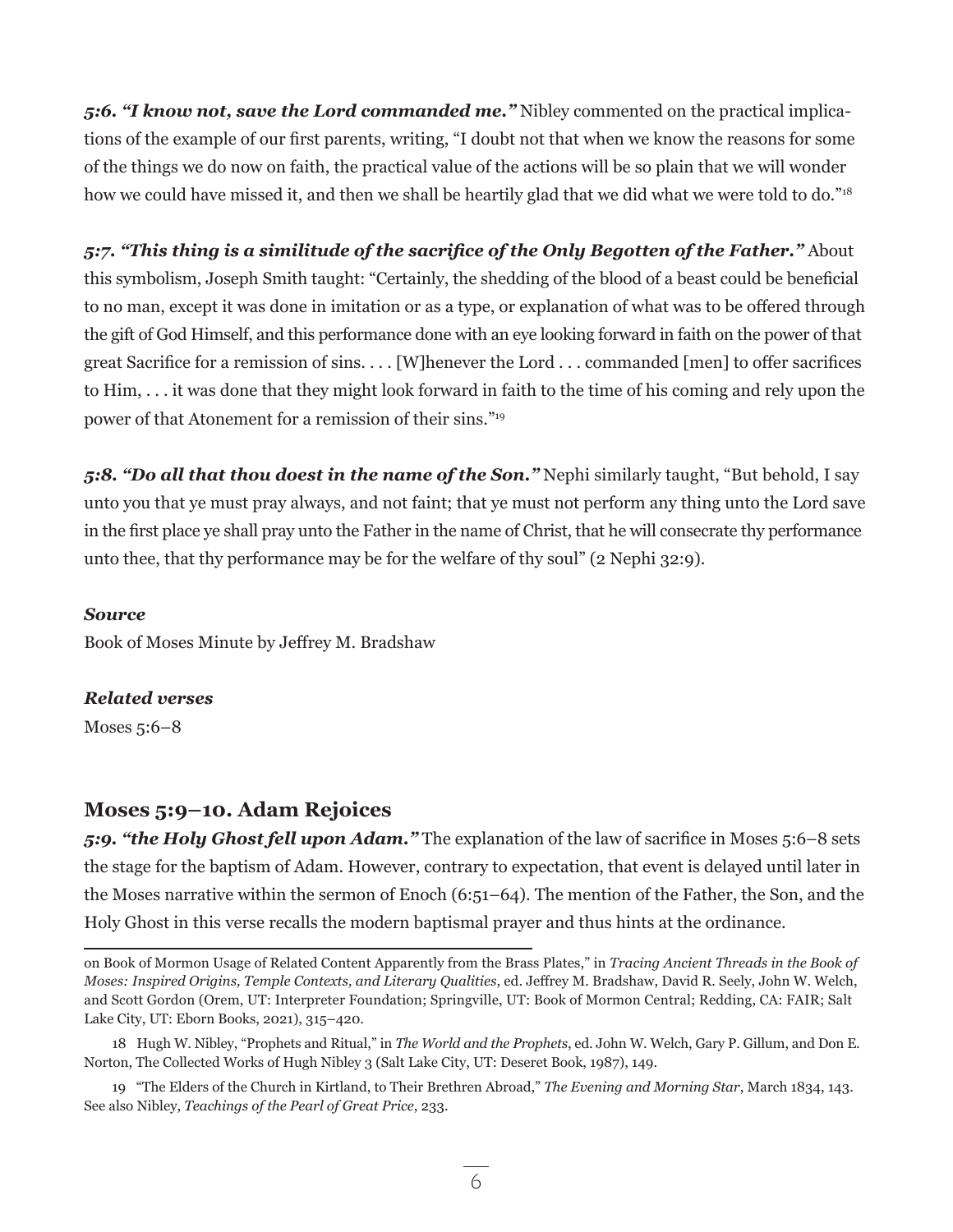With no human administrator available to perform the baptism, it was accomplished in an exceptional manner by Adam's being "caught away by the Spirit of the Lord, and . . . carried down into the water" (6:64). Similarly, in the Mandaean account of Adam's baptism the ordinance was completed by divine means through the Mandaean redeemer figure.<sup>20</sup> (The Mandaeans are a religious group with Jewish Palestinian roots that go back to the first century AD). After giving the account of Adam's baptism, Enoch affirmed that Adam also received the Melchizedek Priesthood and all the additional, higher ordinances necessary for him to be called "a son of God" (6:67–68).

*5:10. "Blessed be the name of God, for . . . in this life I shall have joy."* Adam's words are phrased in elegant parallels to Eve's words in verse 11. Adam and Eve's individual expressions of newfound understanding and joy meld to form a harmonious dual psalm of gratitude.

*5:10. "because of my transgression my eyes are opened, . . . and again in the flesh I shall see God."* The second part of Adam's parallel expresses a significant insight: the crowning moment and the supernal reward of the opening of Adam's eyes (first mentioned in Moses 4:13 after Adam ate the fruit of the tree of knowledge) is that one day he shall again see God. References to the opening of eyes in scripture signify gaining sudden knowledge or insight of divine origin.

*5:10. "transgression."* As in the second article of faith, the term "transgression" is deliberately used instead of the more common word "sin." Despite the fact that the two words are near synonyms in ordinary English speech, Elder Dallin H. Oaks saw an instructive parallel with "a familiar distinction in the law. Some acts, like murder, are crimes because they are inherently wrong. Other acts, like operating without a license, are crimes only because they are legally prohibited. Under these distinctions, the act that produced the Fall was not a sin—inherently wrong—but a transgression—wrong because it was formally prohibited."21

## *Source*

Book of Moses Minute by Jeffrey M. Bradshaw

# *Related verses*

Moses 5:9–10

<sup>20</sup> E. S. Drower, ed., *The Canonical Prayerbook of the Mandaeans* (Leiden, Netherlands: Brill, 1959), 30.

<sup>21</sup> Dallin H. Oaks, "The Great Plan of Happiness," October 1993 general conference, online at churchofjesuschrist.org.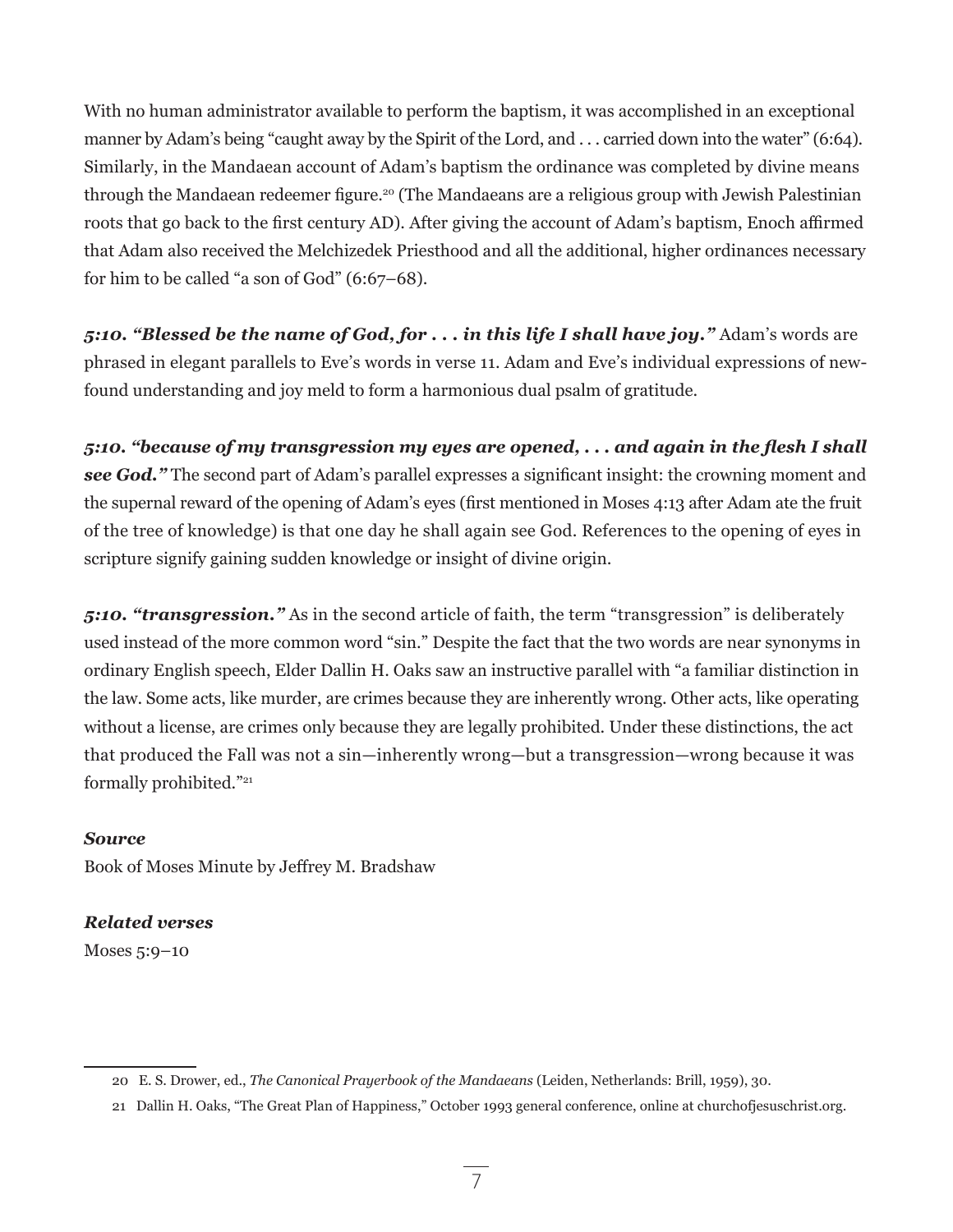## **Moses 5:11–12. Eve Rejoices**

*5:11. "Eve . . . was glad, saying."* Hugh Nibley commented: "It is [Eve] who perceives and points out to Adam that they have done the right thing after all. Sorrow, yes, but she is willing to pass through it for the sake of knowledge—knowledge of good and evil that will provide the test and the victory for working out their salvation as God intends. . . . She discovers the principle of opposites by which the world is governed and views it with high-spirited optimism: it is not wrong that there is opposition in everything, it is a constructive principle making it possible for people to be intelligently happy. It is better to know the score than not to know it."<sup>22</sup>

*5:11. "We never should have had seed."* Although absent from Adam's psalm of praise, the theme of childbearing is the focus of Eve's first expression of gratitude. As BYU professors Richard D. Draper, S. Kent Brown, and Michael D. Rhodes observed, "Eve's use of the plural [in this verse] contrasts with Adam's singular pronouns in v. 10 and divulge her broad and instinctive concern for her family members."<sup>23</sup>

*5:12. "made all things known unto their sons and their daughters."* Again stressing the obedience of Adam and Eve, the text tells us that the couple taught "all things" to their children—no doubt now adding the law of the gospel to the principles of obedience and sacrifice. In this respect they set an example for each of us.

#### *Source*

Book of Moses Minute by Jeffrey M. Bradshaw

### *Related verses*

Moses 5:11–12

# **Moses 5:13–15. Satan Persuades Many; God Calls upon All**

*5:13. "Satan came among them."* As soon as Adam and Eve began to teach the gospel to their children, Satan moved in to blunt their influence. The Prophet Joseph Smith said, "In relation to the kingdom of God, the Devil always sets up his kingdom at the very same time in opposition to God."<sup>24</sup> In deliberate

<sup>22</sup> Hugh W. Nibley, "Patriarchy and Matriarchy," in *Old Testament and Related Studies*, ed. John W. Welch, Gary P. Gillum, and Don E. Norton, The Collected Works of Hugh Nibley 1 (Salt Lake City, UT: Deseret Book, 1986), 92–93.

<sup>23</sup> Richard D. Draper, S. Kent Brown, and Michael D. Rhodes, *The Pearl of Great Price: A Verse-by-Verse Commentary* (Salt Lake City, UT: Deseret Book, 2005), 60.

<sup>24</sup> Joseph Smith Jr., May 2, 1844, in Joseph Fielding Smith, comp., *Teachings of the Prophet Joseph Smith* (Salt Lake City, UT: Deseret Book, 1969), 365.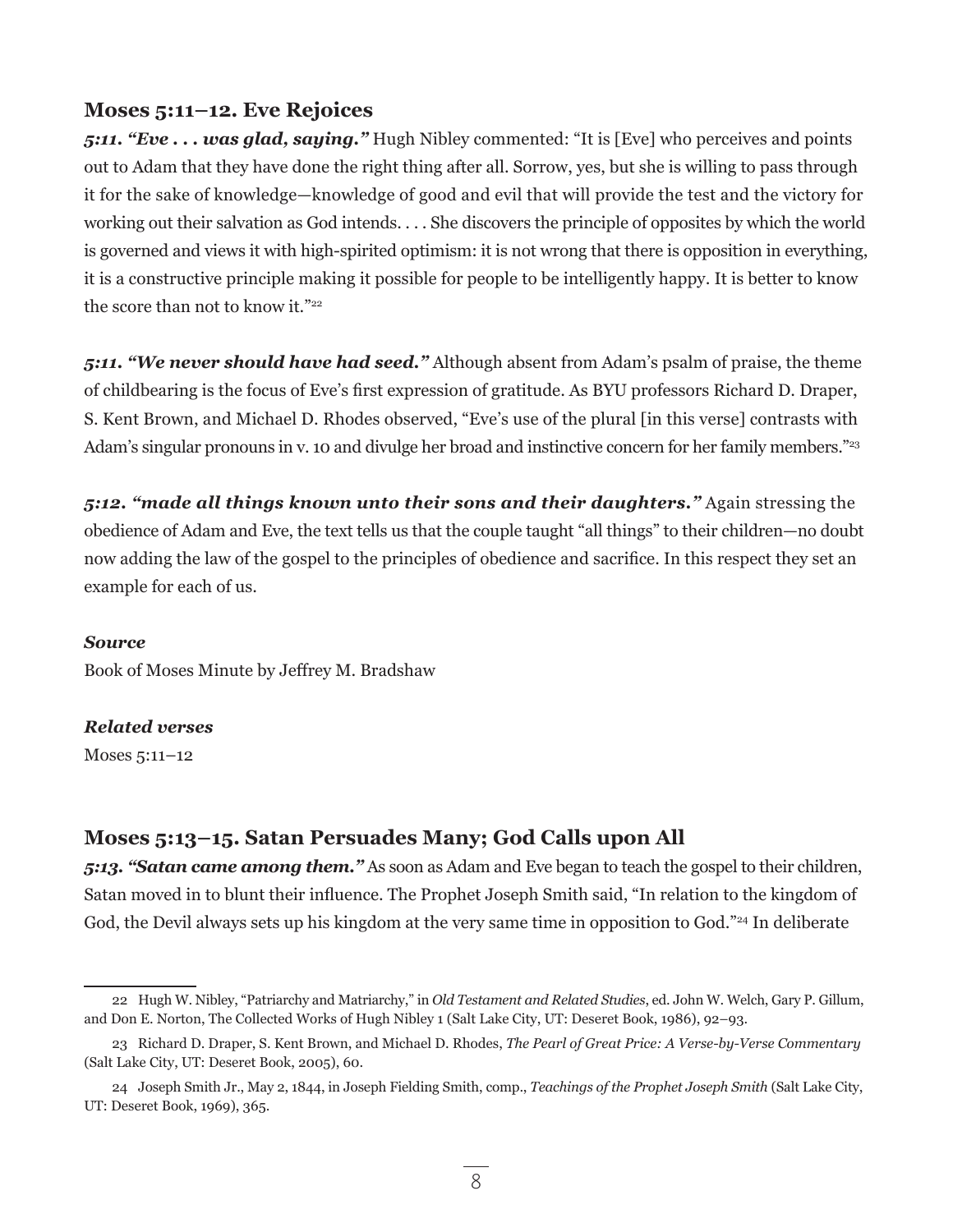contrast to the eloquent expressions of Adam and Eve, Satan's preaching is proclaimed in brash and abrupt terms: he simply said, "Believe it not," and "they believed it not."

*5:13. "I am also a son of God."* Being a "son of God" is more than being a spirit child of God. Only those who are born again through their faithfulness to all the laws and ordinances of the gospel *become* God's "sons and his daughters" (Mosiah 5:7; Moses 6:68). Thus, Satan's statement is a bald-faced lie. At one time, Lucifer had been a son of God (see Job 1:6), but no more. His title is now Perdition. Hugh Nibley commented: "Notice, that . . . [Satan's] appeal [is] that he is a son of God. . . . He's all for the Gospel. He is all for saving people. In the Council in Heaven he wanted them saved too, and he wanted to do the saving. . . . When he appeared, his first step was to make a command, speak outright. He wants to be worshipped. That's what he wanted in the first place. ('Give me thine honor'  $[4:1]$ ) So he commands them."<sup>25</sup>

*5:13. "carnal, sensual, and devilish."* The word *carnal*, from a Latin root meaning "flesh," is closely associated in scripture with the terms *natural*, *temporal*, and *earthly*. 26 It represents the condition of spiritual estrangement experienced by individuals in their fallen, mortal, and corrupt state before they are born again. "Sensual" men and women privilege the satisfaction of bodily appetites and passions. Such people become "devilish" when they "persist in [their] own carnal nature, and [go] on in the ways of sin and rebellion against God, [remaining] in [their] fallen state and the devil hath all power over [them]. . . . [They are] an enemy to God; [as] the devil [is] an enemy to God" (Mosiah 16:5; see also Mosiah 3:19). Nibley rendered the phrase differently as "lecherous, pampered, and vicious."<sup>27</sup>

*5:14. "the Lord God called upon men by the Holy Ghost everywhere and commanded them that they should repent."* The Holy Ghost, an invisible yet powerful opponent to Satan's preaching, provided a witness to the things that Adam and Eve taught (verse 12). However, "there's the rub. . . . Who wants to be told to repent? You are not going to get votes by telling people to repent, but by telling them that everything is wonderful."28 Wrote Nibley, "The test for this life is not for knowledge; it is not for intelligence, or for courage, or for anything like that. That would be a huge joke. None of us knows very much, none of us is very brave, none of us is very strong, none of us is very smart. We would flunk those tests terribly.... [There are] two things and the only two things we are good at: we can forgive and we can repent."<sup>29</sup>

<sup>25</sup> Hugh W. Nibley, *Teachings of the Pearl of Great Price* (Provo, UT: Foundation for Ancient Research and Mormon Studies [FARMS], 2004), 237.

<sup>26</sup> See, for example, Doctrine and Covenants 29:35; Alma 36:4; and James 3:15.

<sup>27</sup> Hugh W. Nibley, "Assembly and Atonement," in *Eloquent Witness: Nibley on Himself, Others, and the Temple*, ed. Stephen D. Ricks, The Collected Works of Hugh Nibley 17 (Salt Lake City, UT: Deseret Book, 2008), 129.

<sup>28</sup> Nibley, *Teachings of the Pearl of Great Price*, 237.

<sup>29</sup> Hugh W. Nibley, "Funeral Address," in *Approaching Zion*, ed. Don E. Norton, The Collected Works of Hugh Nibley 9 (Salt Lake City, UT: Deseret Book, 1989), 301.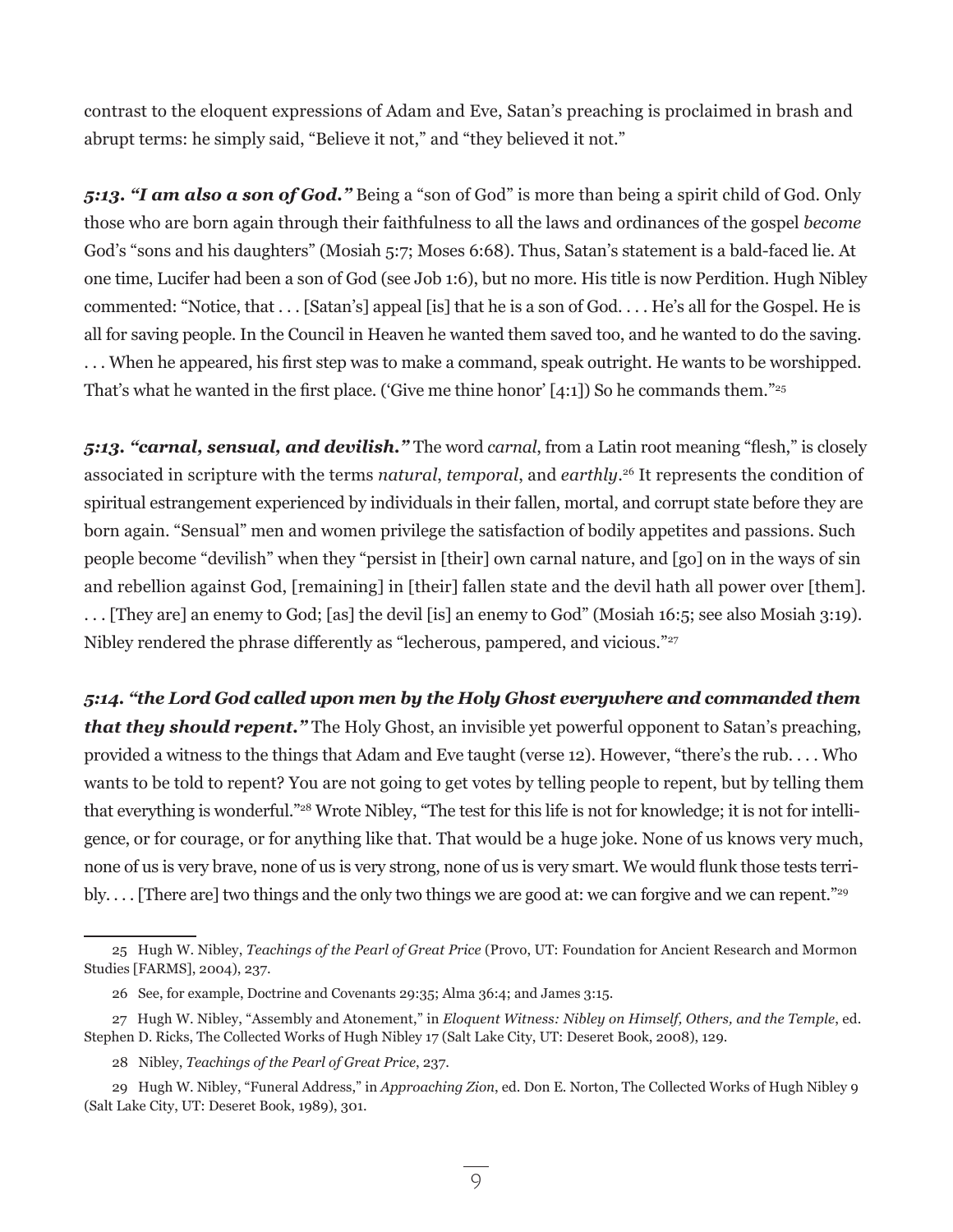#### *Source*

Book of Moses Minute by Jeffrey M. Bradshaw

*Related verses*

Moses 5:13–15

# **Moses 5:16–17; Genesis 4:1–2. The Births of Cain and Abel**

*5:16; 4:1. "Adam knew Eve his wife."* Nahum Sarna commented: "'Knowing' in the Bible is not essentially intellectual activity. . . . Rather, it is experiential, emotional, and, above all, relational. . . . It can be used of the most intimate and most hallowed relationships between man and wife, and between [humankind] and God."30 Significantly, the Hebrew term for "know/knew" links with the tree of knowledge theme of the previous chapter.

*5:16; 4:1. "from the Lord."* A better translation seems to be "I have gotten the man, [namely or even] the Lord."<sup>31</sup> According to Victor Hamilton, "this rendering suggests that in the birth of Cain Eve thought, mistakenly, that the divinely promised seed of [Moses 4:21] had now come in Cain. The child, whose birth is so welcomed, could be looked on as God himself."32 That Eve could have been so mistaken in thinking the promised redeemer had already come in the person of Cain is doubtful. However, in a wider sense, her words may be taken as foreshadowing her hope that, in contrast to her wayward progeny (Moses 4:13), Cain would "not reject [the Lord's] words" and would become the progenitor of the righteous branch of her family through whom the promise of Moses 4:21 would eventually be fulfilled.

*5:16. "wherefore he may not reject his words."* The theme of obedience—which was both the plot's hinge in Moses 4 and the central motif of the Adam and Eve story after the expulsion in Moses 5-is once again highlighted by the hopeful words of Eve. Sadly, "Cain hearkened not" (Moses 5:16).

*5:16. "Who is the Lord that I should know him?"* As BYU professors Richard D. Draper, S. Kent Brown, and Michael D. Rhodes noted, "Cain's arrogant question will be mirrored later by that of Pharaoh (Exodus 5:2), as well as that of King Noah" in the Book of Mormon (see Mosiah 11:27). The recurrence

<sup>30</sup> Nahum M. Sarna, *Genesis: The Traditional Hebrew Text with the New JPS Translation Commentary,* The JPS Torah Commentary, ed. Nahum M. Sarna and Chaim Potok (Philadelphia, PA: Jewish Publication Society, 1989), 31.

<sup>31</sup> Tibor Gallus, *"Der Nachkomme der Frau" (Gen. 3:15) in der Altlutheranischen Shriftauslegung: Ein Beitrag zur Geshichte der Exegese von Gen. 3:15*, vol. 1 of *"Der Nachkomme der Frau" (Gen. 3:15) in der Schriftauslegung von Luther, Zwingli und Calvin*, ed. Tibor Gallus (Klagenfurt, Germany: Verlag Carinthia, 1964), 124*.*

<sup>32</sup> Victor P. Hamilton, *The Book of Genesis: Chapters 1–17* (Grand Rapids, MI: Eerdmans, 1990), 221.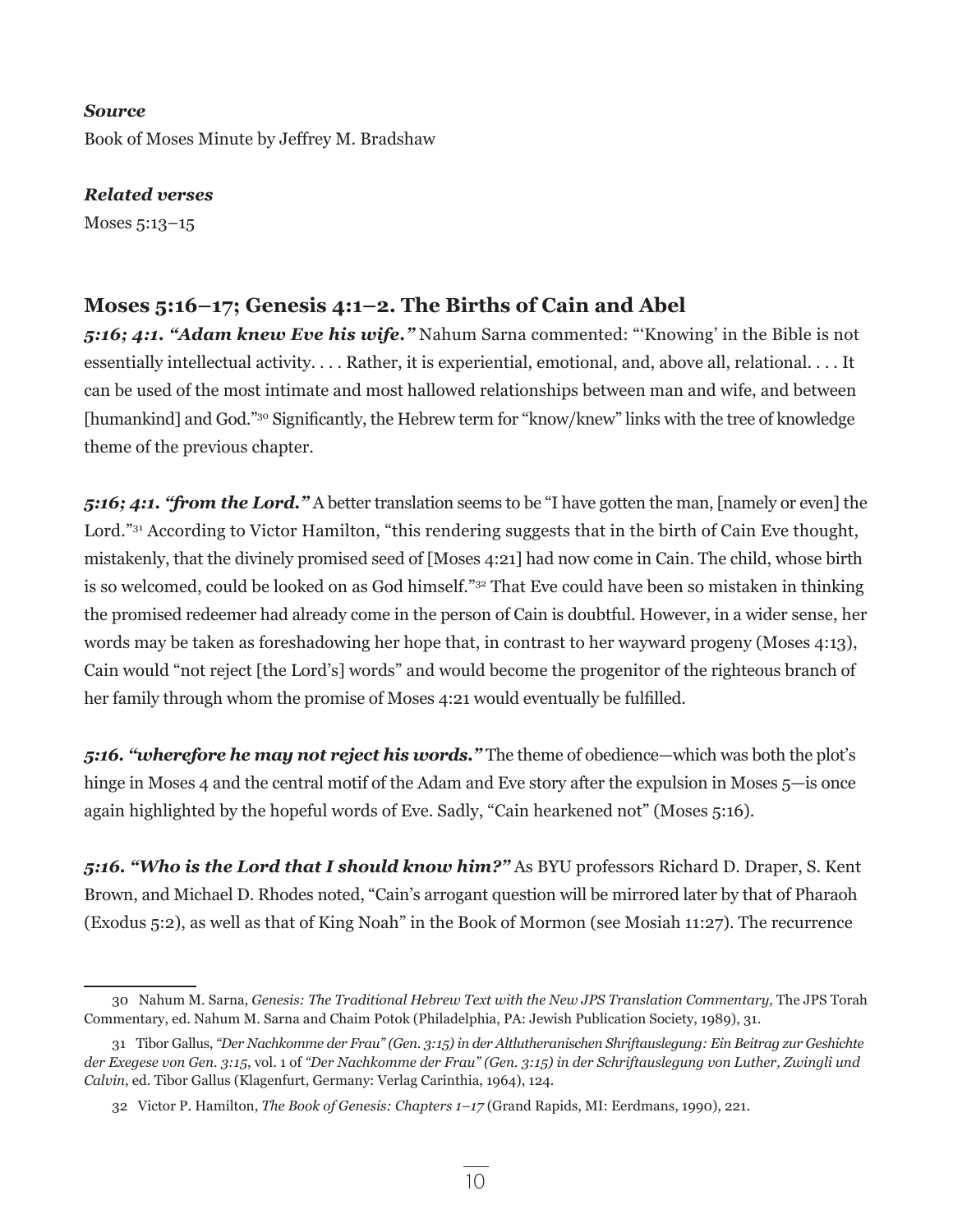of the word "know" (Moses 5:16) fittingly recalls the covenant relationship between Adam, Eve, and God that resulted in Cain's birth—the very type of "covenant relationship that Cain refuses to enter."33

*5:17; 4:2. "Abel."* The announcement of a second birth cues the reader to the Old Testament pattern of sibling rivalry, where the younger son is the one favored of God. For reasons that are not stated, Eve explains Cain's name but not Abel's. The Hebrew term for Abel's name can be translated as "breath" or "nothingness." Nahum Sarna commented, "The name may augur his destiny. . . . *Hevel* [Hebrew for Abel] is often used to express the fleeting nature of life. The name may alternatively, or perhaps simultaneously, contain a reference to his vocation in that Syriac *hablâ* means a 'herdsman.'"34

#### *Source*

Book of Moses Minute by Jeffrey M. Bradshaw

#### *Related verses*

Moses 5:16–17; Genesis 4:1–2

**Moses 5:17–21; Genesis 4:2–5. Abel Keeps the Law of Sacrifice; Cain Perverts It**  *5:17; 4:2. "keeper of sheep."* Abel is followed by Jacob, Joseph, Moses, and David in his vocation.

*5:17; 4:2. "Cain was a tiller of the ground."* The first-century Jewish historian Josephus reported the tradition that "Cain was not only very wicked in other respects, but was wholly intent upon getting; and he first contrived to plough the ground."35 Thomas W. Franxman saw this as a condemnation of those who dishonor God by offering him "products forced from nature by the ingenuity of grasping man,"<sup>36</sup> and Louis H. Feldman noted that Josephus's statement "connects Cain's name, which means 'acquisition,' . . . with this quality in his character."37 The descriptions recall Doctrine and Covenants 59:18, 20, which warns that the "things which come of the earth . . . [are] made to be used, with judgment, not to excess, neither by extortion." The term "extortion" has the sense of forcible extraction or wresting out, as

<sup>33</sup> Richard D. Draper, S. Kent Brown, and Michael D. Rhodes, *The Pearl of Great Price: A Verse-by-Verse Commentary* (Salt Lake City, UT: Deseret Book, 2005), 65.

<sup>34</sup> Sarna, *Genesis*, 32.

<sup>35</sup> Flavius Josephus, "The Antiquities of the Jews," in *The Genuine Works of Flavius Josephus, the Jewish Historian. Translated from the Original Greek, according to Havercamp's Accurate Edition*, trans. William Whiston, rev. ed. (1737; repr., Grand Rapids, MI: Kregel Publications, 1980), 26.

<sup>36</sup> Thomas W. Franxman, *Genesis and the "Jewish Antiquities" of Flavius Josephus* (Rome, Italy: Biblical Institute Press, 1979), 67; see also page 66 and note 5.

<sup>37</sup> Louis H. Feldman, "Hellenization in Josephus' Portrayal of Man's Decline," in *Religions in Antiquity: Essays in Memory of Erwin Ramsdell Goodenough*, ed. Jacob Neusner (Leiden, Netherlands: Brill, 1968), 346.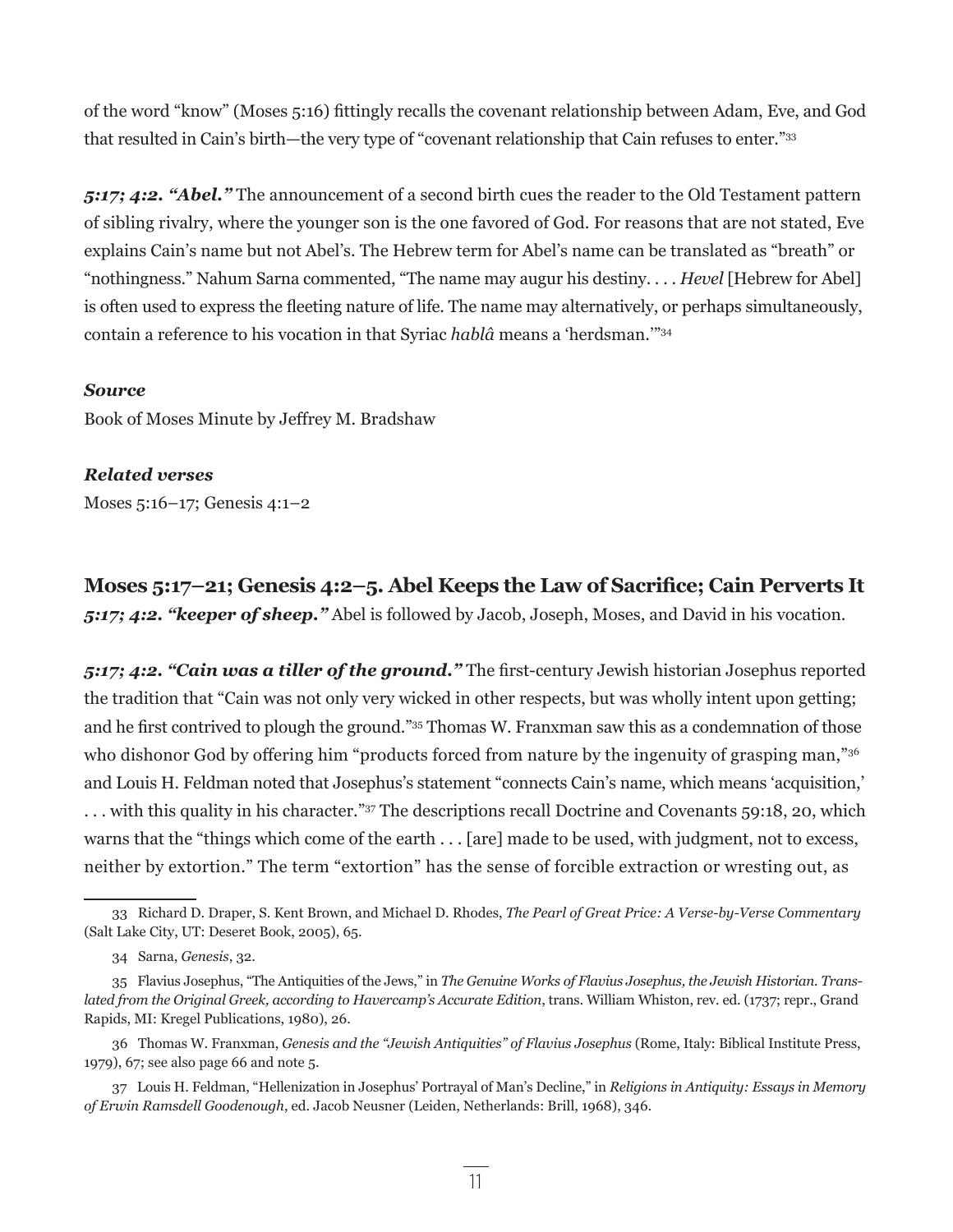when money is obtained through coercion or threats. Hugh Nibley explained, "From the wine and olive presses we get the word 'extortion,' meaning to squeeze out the last drop, another way to make a margin of profit—putting the squeeze on, wringing out the last drop."<sup>38</sup>

*5:18. "Make an offering unto the Lord."* Nibley commented, "Notice [that Satan] says, 'Make an offering unto the Lord.' He doesn't say, make an offering unto me, or make an offering unto devils. . . . Cain is being obedient . . . but not following the law of God. . . . He's being obedient to Satan."<sup>39</sup>

*5:19; 4:3. "Cain brought of the fruit of the ground."* Speaking of the reason Cain's sacrifice was rejected, the Prophet Joseph Smith explained that "ordinances must be kept in the very way God has appointed"—in this case by "the shedding of blood . . . [as] a type, by which man was to discern the great Sacrifice which God had prepared."40 Not only must the form of the ordinance comply with the heavenly pattern but also the performer's heart must be filled with the spirit of sincere repentance since "the shedding of the blood of a beast could be beneficial to no man, except it was . . . done with an eye looking forward in faith on the power of that great Sacrifice for a remission of sins."<sup>41</sup>

*5:21; 4:5. "Cain was very wroth."* Cain's brooding fed self-pity and resentment that turned outward and soon sparked flames of violent passion, igniting an explosion of murderous aggression. Of Cain's ugly transformation, Elder Spencer W. Kimball wrote, "It is doubtful if Cain had murder in his heart when his first jealous thought crossed his mind, when the first hate began to develop; but ounce by ounce, moment by moment, the little parasite developed to rob him of his strength, his balance, and his peace. The evil took over, and Cain . . . changed his appearance, his attitudes, his life, and became a world wanderer, vicious and desolate."42

#### *Source*

Book of Moses Minute by Jeffrey M. Bradshaw

### *Related verses*

Moses 5:17–21; Genesis 4:2–5

<sup>38</sup> Hugh W. Nibley, "Work We Must, but the Lunch Is Free," in *Approaching Zion*, ed. Don E. Norton, The Collected Works of Hugh Nibley 9 (Salt Lake City, UT: Deseret Book, 1989), 216–217.

<sup>39</sup> Hugh W. Nibley, *Teachings of the Pearl of Great Price* (Provo, UT: Foundation for Ancient Research and Mormon Studies [FARMS], 2004), 238–239.

<sup>40</sup> Joseph Smith Jr., October 5, 1840, in Joseph Fielding Smith, comp., *Teachings of the Prophet Joseph Smith* (Salt Lake City, UT: Deseret Book, 1969), 169.

<sup>41</sup> Joseph Smith Jr., January 22, 1834, in Smith, *Teachings of the Prophet*, 58.

<sup>42</sup> Spencer W. Kimball, "The Mistletoe," in *Faith Precedes the Miracle* (Salt Lake City, UT: Deseret Book, 1972), 229.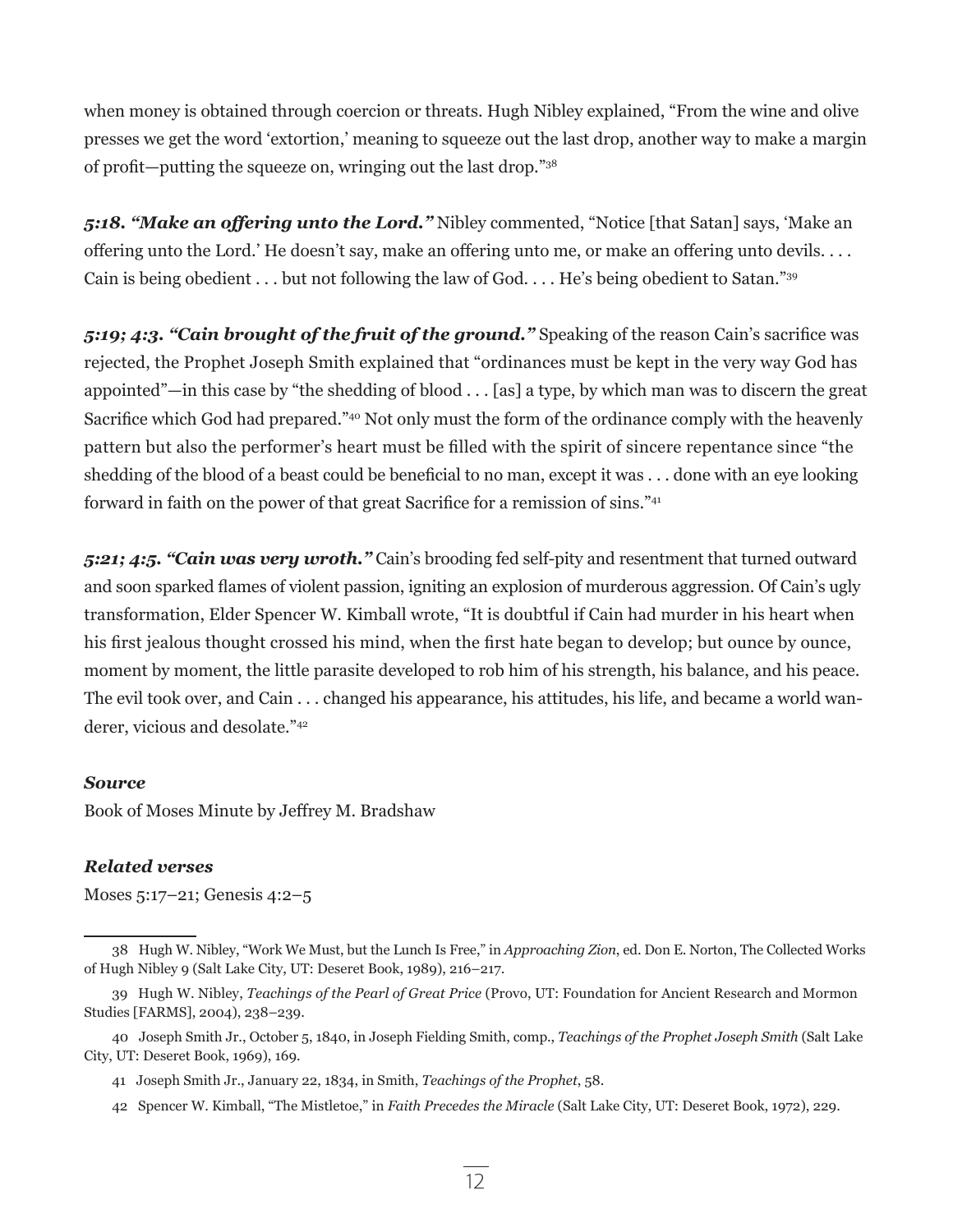# **Moses 5:22–27; Genesis 4:6–7. Cain Rejects the Lord**

*5:22; 4:6. "the Lord said unto Cain."* The Lord lovingly persuades Cain to turn to Him. Sadly, despite the Lord's entreaties to Cain and his spiritual successors to "love one another, and that they should choose me, their Father; . . . they [were] without affection, and they [hated] their own blood [that is, their family and kin]" (Moses 7:33).

*5:23. "Satan desireth to have thee."* The words for "desireth" and "rule" in the Hebrew text parallel the terms used in Moses 4:22 to describe the tendency for marriage relationships in a fallen world to deteriorate into a state of competition and rancor. Unwilling to escape the bands of wickedness, Satan and Cain will be eternally locked together in the utterly destructive embrace of unrighteous dominion.<sup>43</sup> The Hebrew verb used in "bruise his heel" (Moses 4:21) is related to the term "desire" as it is used in this verse, thus evoking the mortal danger Cain is courting in giving in to Satan's craving to wound him and perhaps suggesting that he must quickly act to crush his opponent.

*5:23; 4:7. "thou shalt rule over him."* God is telling Cain that unless he repents, he will become more of a devil than the devil himself. Sadly, Satan's own ignominious titles "Perdition" and "the father of lies" will ultimately be conferred upon Cain. Elder Joseph Fielding Smith made the following comment relating to Cain's subsequent "ascendancy" (or rather, "descendancy"?) over Satan: "Now as to whether or not those who in mortal life rebel and become sons of perdition will be able to exercise greater dominion than those who followed Lucifer, who became the Devil and arch-enemy of Jesus Christ, might be a moot question. However, the Lord has made it definitely clear that Cain will hold that ascendancy in the realm of wickedness; that Satan desired to have him, and the implication is clear that the reason was because Cain had a body of flesh and bones."44 Note that Cain's ultimate dominance over Satan is foreshadowed in verse 30, where Satan takes an oath to do according to Cain's commands.

*5:24. "Perdition."* Emphasizing Cain's accountability, Elder Joseph Fielding Smith wrote, "Cain sinned with his eyes open, so he became Perdition."45 The title "Perdition"—from a Latin root meaning "to destroy, ruin, lose"—is an ironic reversal of one of the derivations of the name Cain: "to produce, to create." Tragically, Cain was determined to put himself beyond the reach of the Atonement.

*5:24. "thou wast also before the world."* Hugh Nibley explained, "This refers back to the time in the Council in Heaven, in glory. Satan is not going to say, you brought me into this world and put me in this

<sup>43</sup> See Doctrine and Covenants 121:39; 2 Nephi 4:18; Alma 5:7, 10.

<sup>44</sup> Joseph Fielding Smith, *Answers to Gospel Questions*, vol. 2 (Salt Lake City, UT: Deseret Book, 1957), 170–171.

<sup>45</sup> Joseph Fielding Smith, *Doctrines of Salvation: Sermons and Writings of Joseph Fielding Smith*, vol. 2, comp. Bruce R. McConkie (Salt Lake City, UT: Bookcraft, 1955), 280.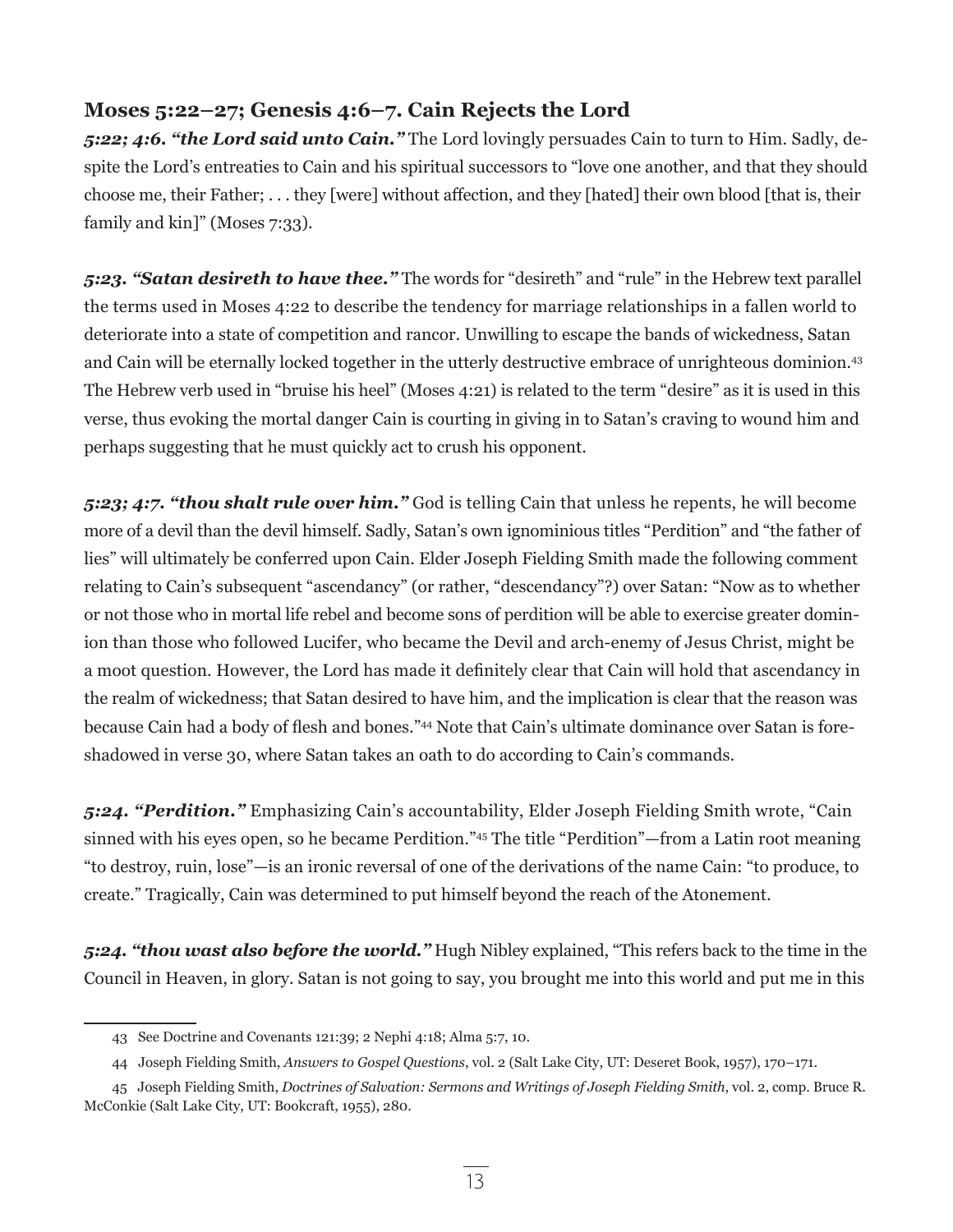terrible jam, and I had nothing to say about it. Oh no, you were in the preexistence, too. You were high up there because you are Perdition now. 'For thou wast also before the world.' You had your preexistence and your chance."46

It is important to know that anyone who becomes a son of perdition must commit the unpardonable sin. The Church does *not* teach that an "individual who receives a witness of the Holy Ghost and then falls away or becomes less active in the Church is . . . guilty of the unpardonable sin."47 Rather, Joseph Smith taught that a son of perdition "must receive the Holy Ghost, have the heavens opened unto him, and know God, and then sin against him."48 Thus, the kind of knowledge against which such persons tragically rebel is so sure and certain that very few mortals will ever qualify in this life to attain it. In short, none of us should worry ourselves with the thought that we have committed the unpardonable sin and are beyond the reach of forgiveness through Christ's Atonement.

*5:25. "except thou repent."* God tenders a last, loving plea to Cain as the tragic son of Adam and Eve nears the final crossroads. Nibley observed: "It's still not too late. This is the gospel of repentance. As long as you are in this earth, you can still repent. As long as we are in this earth, there is no one who doesn't need to repent. . . . The door is open to everyone here. . . . As Ezekiel [18:26–27] says, . . . However wicked the bad guys have been all their days, they can still repent and become righteous. And however righteous the good guys have been all their days, they can still fall and become the wicked."<sup>49</sup>

*5:26. "Cain was wroth."* Cain does not answer the Lord, choosing instead to inwardly fan his smoldering resentment into a flame of murderous passion.

*26. "listened not any more."* Wrote Nibley, "The . . . door of repentance is held open right to the last moment, when it is Cain himself who breaks off the conversation and angrily stamps out, refusing to listen 'any more to the voice of the Lord' or to his brother's remonstrances."50 Bill T. Arnold observed, "Eve had been talked into her sin. Cain could not be talked out of his, even by God himself."51

<sup>46</sup> Hugh W. Nibley, *Teachings of the Pearl of Great Price* (Provo, UT: Foundation for Ancient Research and Mormon Studies [FARMS], 2004), 240.

<sup>47</sup> *Book of Mormon Seminary Teacher Manual* (Salt Lake City, UT: Church of Jesus Christ of Latter-day Saints, 2017), https://churchofjesuschrist.org/study/manual/book-of-mormon-seminary-teacher-manual-2017/introduction-to-the-book -of-alma/lesson-96-alma-39.

<sup>48</sup> Joseph Smith Jr., in *History of the Church* (Salt Lake City, UT: Deseret Book, 1978), 6:314.

<sup>49</sup> Nibley, *Teachings of the Pearl of Great Price*, 241.

<sup>50</sup> Hugh W. Nibley, *Enoch the Prophet*, ed. Stephen D. Ricks, The Collected Works of Hugh Nibley 2 (Salt Lake City, UT: Deseret Book, 1986), 175–176.

<sup>51</sup> Bill T. Arnold, *Genesis*, New Cambridge Bible Commentary (New York, NY: Cambridge University Press, 2009), 40.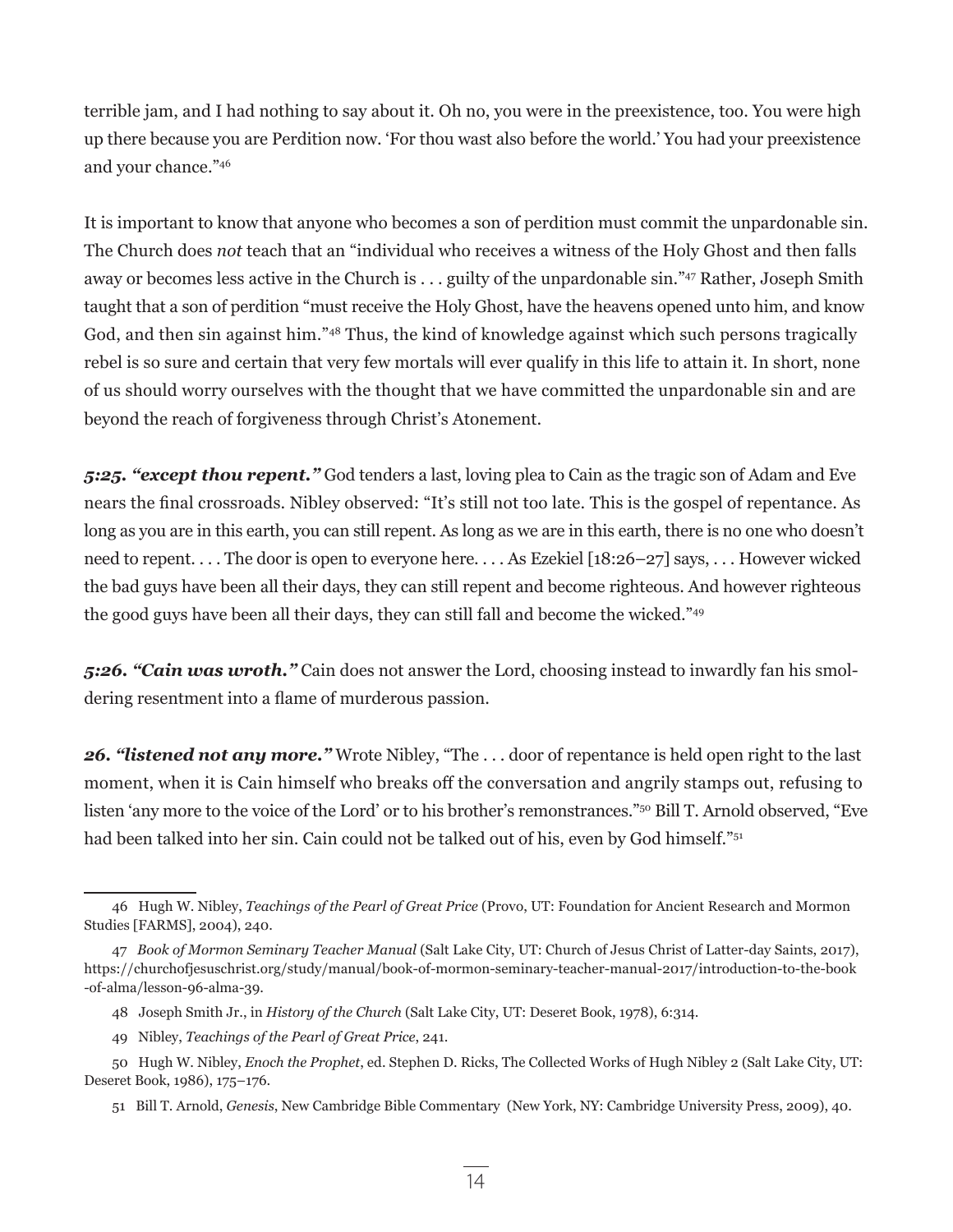#### *Source*

Book of Moses Minute by Jeffrey M. Bradshaw

*Related verses* Moses 5:22–27; Genesis 4:6–7

# **Moses 5:28–31. Cain Swears a Pact with Satan**

*5:28. "Cain took one of his brothers' daughters to wife, and they loved Satan more than*  God." The mention of Cain's brothers in verse 27 coupled with the statement that the couple loved Satan more than God (see also verse 13) makes it reasonable to suppose that Cain's wife was the daughter of one of the unbelieving sons of Adam rather than of the righteous Abel. Note the later Old Testament custom for men to marry someone in their kin network, often a niece, as in the case of Nahor, brother of Abraham.

*5:29. "Swear unto me by thy throat."* Anciently, discretion in the revealing of sacred religious knowledge was solemnly accompanied by the symbolic enactment of self-cursing. For example, in the Aramaic Sefire treaty, an eighth-century BC document drawn up between two kings of the Assyrian empire, we read a description of the consequences of treaty violation: "As this calf is cut up, thus [the one making the oath] . . . shall be cut up."<sup>52</sup> BYU professors Richard D. Draper, S. Kent Brown, and Michael D. Rhodes observed, "The throat is one of the most vulnerable parts of the body to an ancient weapon such as a knife or a spear. Hence, it is vital to the continuation of life. In addition, cutting the throat of a sacrificial animal began the process of a sacred offering. It seems plain that Satan's oaths gain credibility not through his name but only through repeating the divine name ['swear . . . by the living God'] and, possibly, mimicking genuinely sacred covenants made in God's name."53

*5:29. "by the living God."* Nibley commented, "Notice . . . , who do they swear by? By the living God. They don't swear by anybody else."<sup>54</sup> Similarly, we read in 1 Enoch 69:13 that the wicked angel "Kasbeel ... requested [the archangel] Michael to show him the hidden name, that he might enunciate it in the oath, so that those might quake before that name and oath who revealed all that was in secret to the children of men."55

<sup>52</sup> Sefire treaty, cited in Nahum M. Sarna, *Genesis: The Traditional Hebrew Text with the New JPS Translation Commentary*, The JPS Torah Commentary, ed. Nahum M. Sarna and Chaim Potok (Philadelphia, PA: Jewish Publication Society, 1989), 114–115.

<sup>53</sup> Richard D. Draper, S. Kent Brown, and Michael D. Rhodes, *The Pearl of Great Price: A Verse-by-Verse Commentary* (Salt Lake City, UT: Deseret Book, 2005), 67–68.

<sup>54</sup> Hugh W. Nibley, *Teachings of the Pearl of Great Price Teachings of the Pearl of Great Price* (Provo, UT: Foundation for Ancient Research and Mormon Studies [FARMS], 2004), 242.

<sup>55</sup> Hugh W. Nibley, *Enoch the Prophet*, ed. Stephen D. Ricks, The Collected Works of Hugh Nibley 2 (Salt Lake City, UT: Deseret Book, 1986), 182.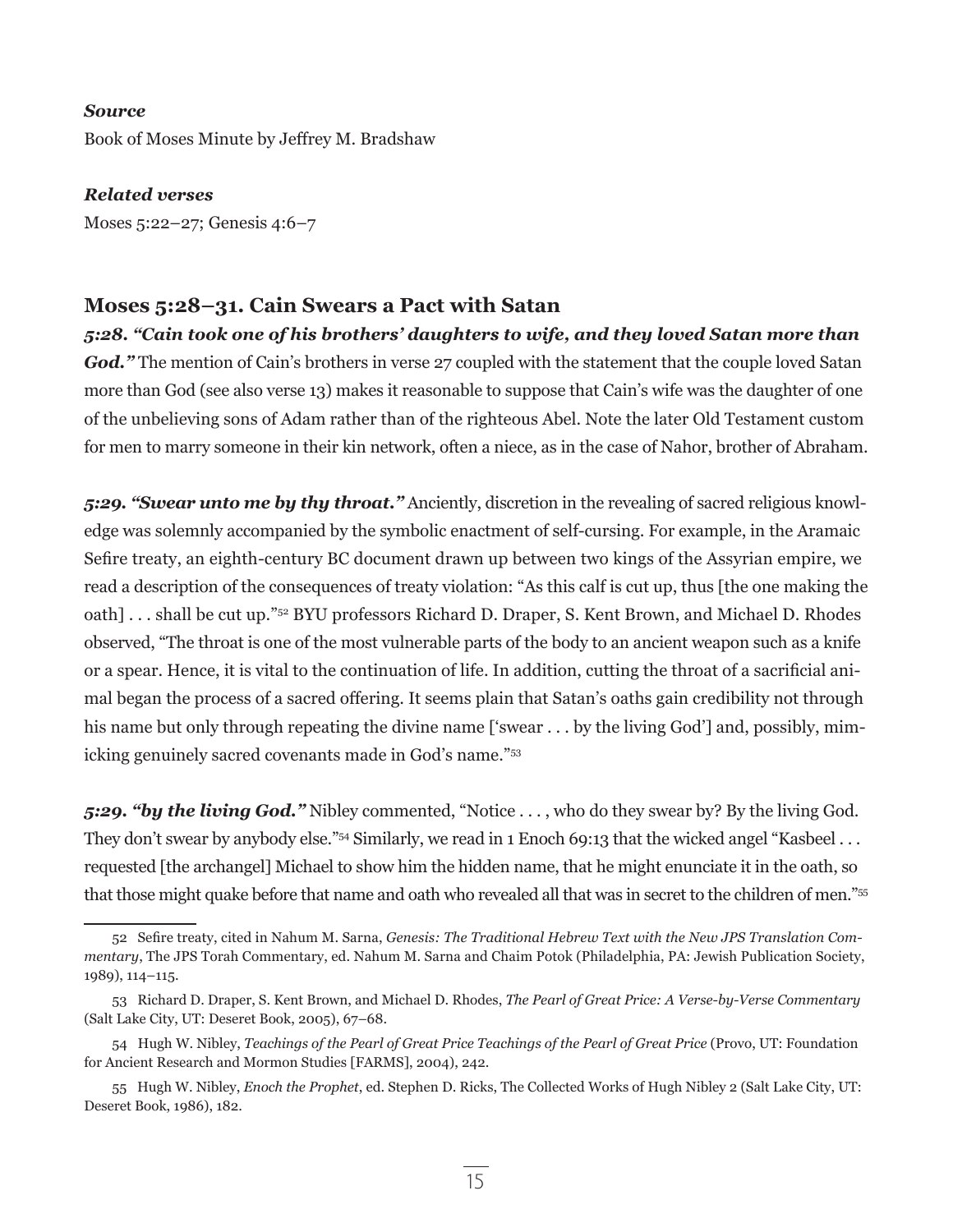*5:30. "Satan sware unto Cain."* Nibley pointed out the illusory nature of Satan's seeming subservience: "Cain rule over Satan? Yes, that is the arrangement—the Devil serves his client, gratifies his slightest whim, pampers his appetites, and is at his beck and call throughout his earthly life, putting unlimited power and influence at his disposal through his command of the treasures of the earth, gold, and silver. But in exchange the victim must keep his part of the agreement, following Satan's instructions on earth and remaining in his power thereafter."56

*5:31. "Truly I am Mahan."* Draper, Brown, and Rhodes commented, "Cain takes a new name as an indicator of his new status, also a later characteristic of righteous persons (Abram becomes Abraham; and so on)."57

*5:31. "that I may murder and get gain."* The essence of the great secret of Cain is what Nibley called "converting life into property. Cain got the degree of Master Mahan, tried the system out on his brother, and gloried in its brilliant success, declaring that at last he could be free, as only property makes free, and that Abel had been a loser in a free competition."58

## *Source*

Book of Moses Minute by Jeffrey M. Bradshaw

# *Related verses*

Moses 5:28–31

# **Moses 5:32–33; Genesis 4:8. Cain Slays Abel**

*5:32; 4:8. "Cain went."* Gordon J. Wenham observed, "The awfulness of the deed is accentuated by the stark brevity of the description. . . . [T]he terseness conveys the feel of the story hastening to its climax."59

*5:32; 4:8. "into the field."* Nahum Sarna noted: "The Hebrew [term for wilderness,] *sadeh*, refers to the open, uninhabited country away from the settled areas. It was often the scene of crime."<sup>60</sup> Later in the Old Testament, the word "field" will appear in several other stories of sibling rivalry and fratricide: in

<sup>56</sup> Nibley, *Enoch the Prophet*, 175.

<sup>57</sup> Draper et al., *Pearl of Great Price*, 68.

<sup>58</sup> Hugh W. Hugh, "How Firm a Foundation! What Makes It So," in *Approaching Zion*, ed. Don E. Norton, The Collected Works of Hugh Nibley 9 (Salt Lake City, UT: Deseret Book, 1989), 166.

<sup>59</sup> Gordon J. Wenham, *Genesis 1–15*, Word Biblical Commentary 1 (Waco, TX: Word Books, 1987), 106.

<sup>60</sup> Nahum M. Sarna, *Genesis: The Traditional Hebrew Text with the New JPS Translation Commentary*, The JPS Torah Commentary, ed. Nahum M. Sarna and Chaim Potok (Philadelphia, PA: Jewish Publication Society, 1989), 33.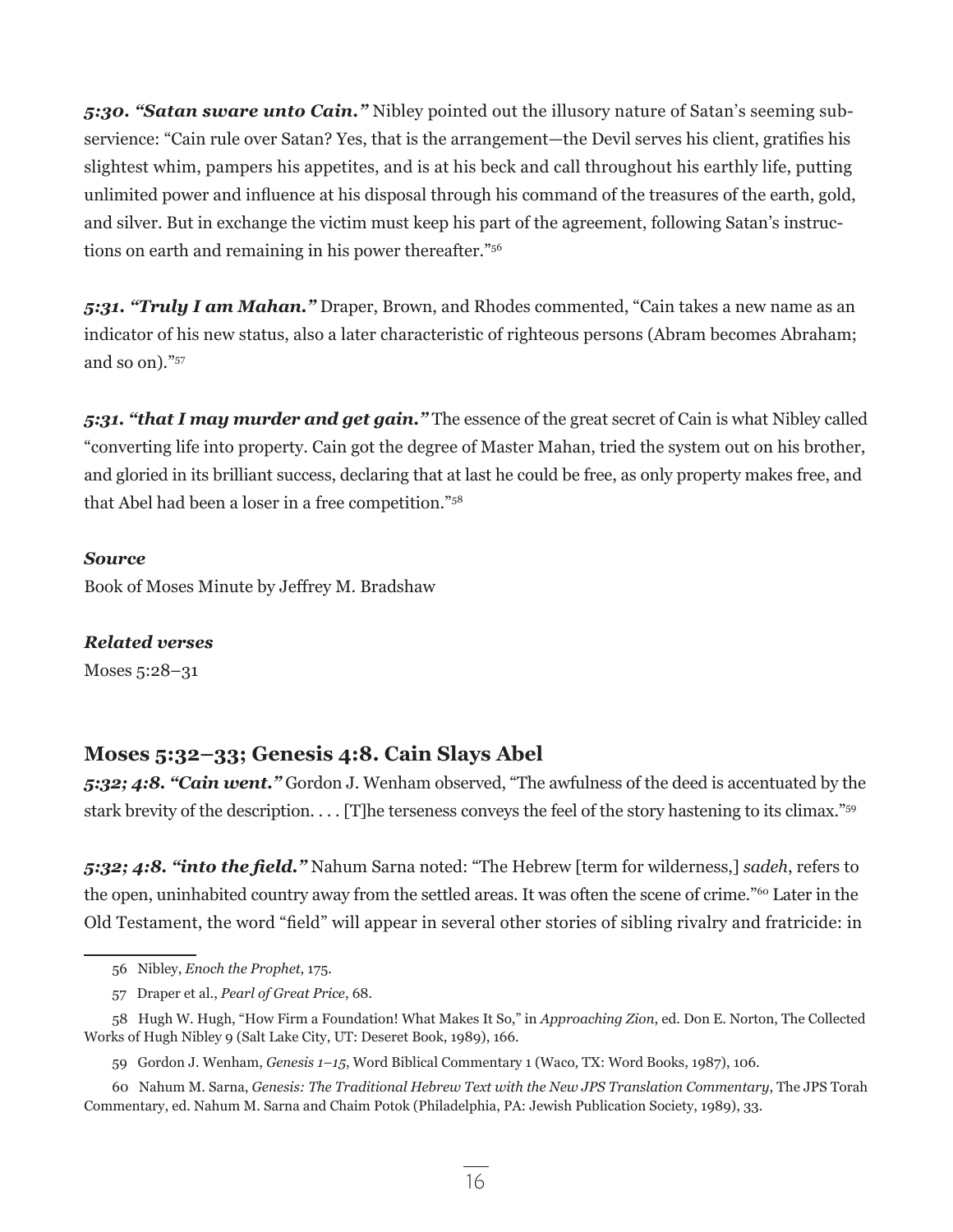the stories of Jacob and Esau (Genesis 24–27); of Joseph and his brothers (Genesis 37); of Abimelech, who killed seventy of his brothers (Judges 9); and of the war between the tribe of Benjamin and his brothers' tribes (Judges 20:31).

*5:32; 4:8. "Abel, his brother."* The word "brother" is repeated seven times in Moses 5:32–36, mercilessly highlighting the grim treachery of Cain's crime.

*5:32; 4:8. "slew him."* The Hebrew term translated as "slew" here is *harag*, which signifies intentional murder. This contrasts with the sixth commandment's *rasah*, a broader term that includes involuntary manslaughter. Sarna commented: "The transgression in the Garden was an offense against God; now it is man against his brother, which is also an offense against God. It was the 'fruit of the tree' that led to the downfall of Adam and Eve; it is the 'fruit of the soil' that leads to Cain's undoing. The first human was worried about death; now the experience of death becomes a reality."<sup>61</sup>

*5:33. "Cain gloried."* Cain was previously described as "very wroth" and of a fallen countenance (Moses 5:21–22, 26). According to an Armenian text, after he "killed his brother he went away cheerfully."62 In a perverted counterpoint to Moses 1:39 where God gloried in the prospect of *eternal life* for His children, Cain has now made the work of *death* the object of his glorying.

*5:33. "I am free."* Elder Neal A. Maxwell observed: "A confused Cain, a vain Cain, not only murdered his brother while they conversed together in the field, but also gloried in the murder of Abel, when Cain said (probably shouted), 'I am free.' So often violence creates the illusion of freedom or possession. So often sin creates a momentary illusion which those involved are taken in by. . . . [It seems] that the raucousness and the shouting of sin, the Cain-like glorying in it, is also the sound of pain trying to erase itself."63 Hugh Nibley commented: "Recently this gospel was proclaimed by one of the richest Americans addressing the student body of Ohio State University. . . . 'There is nothing that gives freedom,' he said, 'like bucks in the bank.' This seems to be the policy we are following today, and there is no doubt whose policy it is."64

<sup>61</sup> Sarna, *Genesis*, 31.

<sup>62</sup> W. Lowndes Lipscomb, "History of Abel and Cain, the Sons of Adam," in *The Armenian Apocryphal Adam Literature* (Philadelphia, PA: University of Pennsylvania, 1990), 165.

<sup>63</sup> Neal A. Maxwell, "Insights from My Life (BYU Devotional, October 26, 1976)," in *The Inexhaustible Gospel: A Retrospective of Twenty-One Firesides and Devotionals at Brigham Young University 1974–2004* (Provo, UT: Brigham Young University, 2004), 50.

<sup>64</sup> Hugh W. Nibley, "Work We Must, but the Lunch Is Free," in *Approaching Zion,* ed. Don E. Norton, The Collected Works of Hugh Nibley 9 (Salt Lake City, UT: Deseret Book, 1989), 230.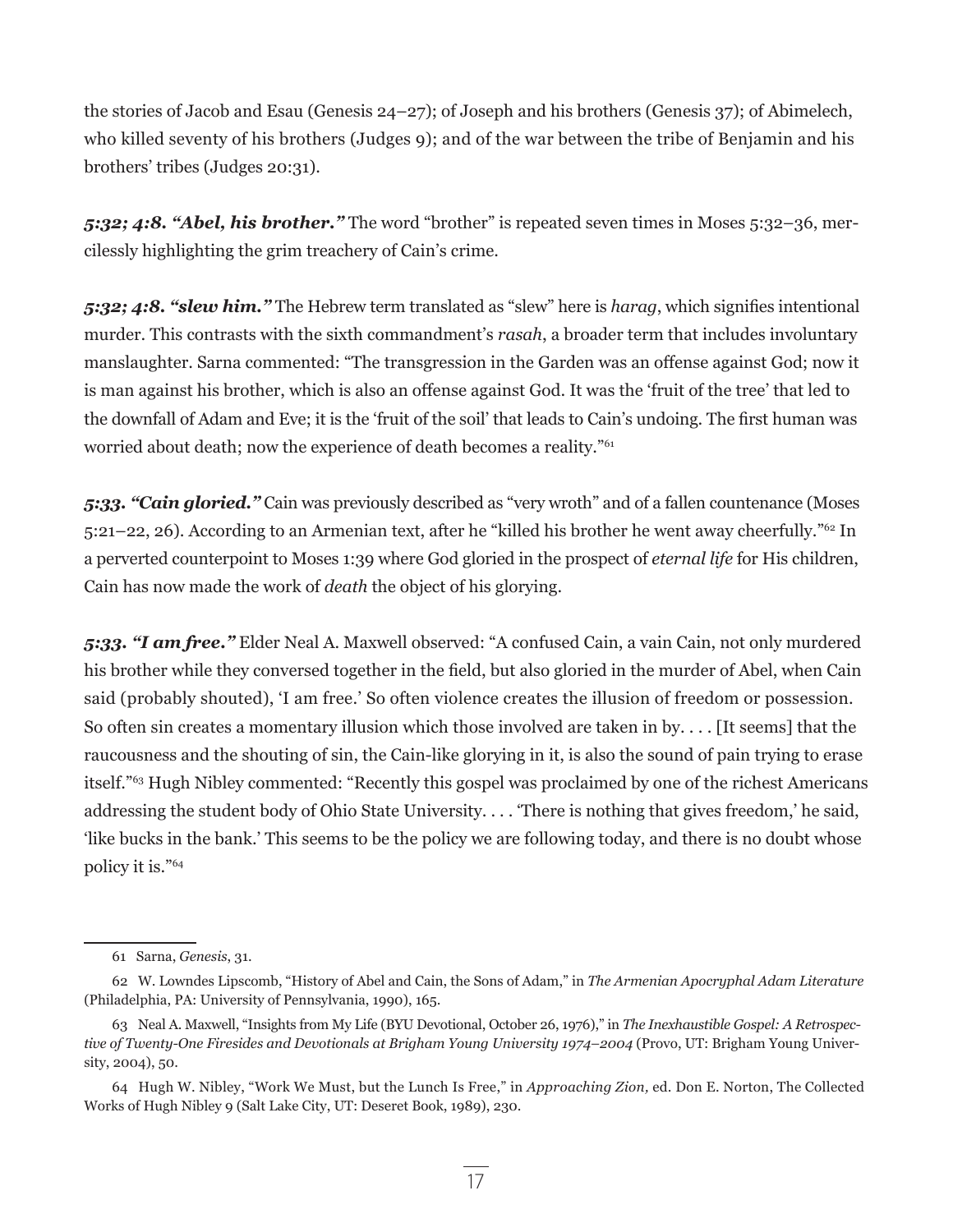#### *Source*

Book of Moses Minute by Jeffrey M. Bradshaw

*Related verses* Moses 5:32–33; Genesis 4:8

**Moses 5:34–38; Genesis 4:9–12. Consequences of Cain's Murder of Abel** *5:34; 4:9. "Where is Abel, thy brother?"* Nahum Sarna observed that this verse "virtually reproduces" the Lord's question to the fleeing Adam in the Garden of Eden: "the divine question to the culprit in each case—'Where?'—receives an evasive reply in both chapters." The wording of the curse is similar too: "the son, like his parents in the previous chapter, is 'banished' and settles to the east of Eden."<sup>65</sup> Unlike his parents, however, Cain is not contrite and refuses to begin a return to the presence of God through repentance. Like Satan, Cain freely and knowingly made choices that meant he would be cast out of the presence of the Lord forever (Moses 5:41).

*5:34; 4:9. "I know not."* Again the word "know" recurs in the story of Cain. His self-deception recalls the confession of Amulek: "I did harden my heart, for I was called many times and I would not hear; therefore, I knew concerning these things, yet *I would not know*" (Alma 10:6; emphasis added).

*5:34; 4:9. "Am I my brother's keeper?"* The Hebrew stem for "keeper" is the same one used in the Lord's commandment to Adam and Eve that they should dress and keep the Garden of Eden (Moses 3:15). Latter-day Saint scholar Royal Skousen remarked that our English translation fails to fully convey the haughty impudence of Cain's reply, which he paraphrases as "How should I know [where he is]? Am I my brother's baby-sitter?"66 BYU professor Chauncey Riddle suggested an answer to Cain's question: "No, Cain, you are not expected to be your brother's keeper. But you are expected to be your brother's brother."<sup>67</sup>

*5:36; 4:11. "thou shalt be cursed."* Claus Westermann pointed out that "in [the previous chapter] neither the man nor the woman are cursed but only the serpent. In [this chapter], however, the man Cain is cursed."68

<sup>65</sup> Nahum M. Sarna, *Genesis: The Traditional Hebrew Text with the New JPS Translation Commentary*, The JPS Torah Commentary, ed. Nahum M. Sarna and Chaim Potok (Philadelphia, PA: Jewish Publication Society, 1989), 34, 31.

<sup>66</sup> Royal Skousen, "Through a Glass Darkly: Trying to Understand the Scriptures," *BYU Studies Quarterly* 26, no. 3 (1986): 9.

<sup>67</sup> Chauncey Riddle, quoted in Jeffrey R. Holland, "O Lord, Keep My Rudder True," in *On Earth as It Is in Heaven*, ed. Jeffrey R. Holland and Patricia T. Holland (Salt Lake City, UT: Deseret Book, 1989), 142.

<sup>68</sup> Claus Westermann, *Genesis 1–11: A Continental Commentary*, trans. John J. Scullion (Minneapolis, MN: Fortress Press, 1994), 306.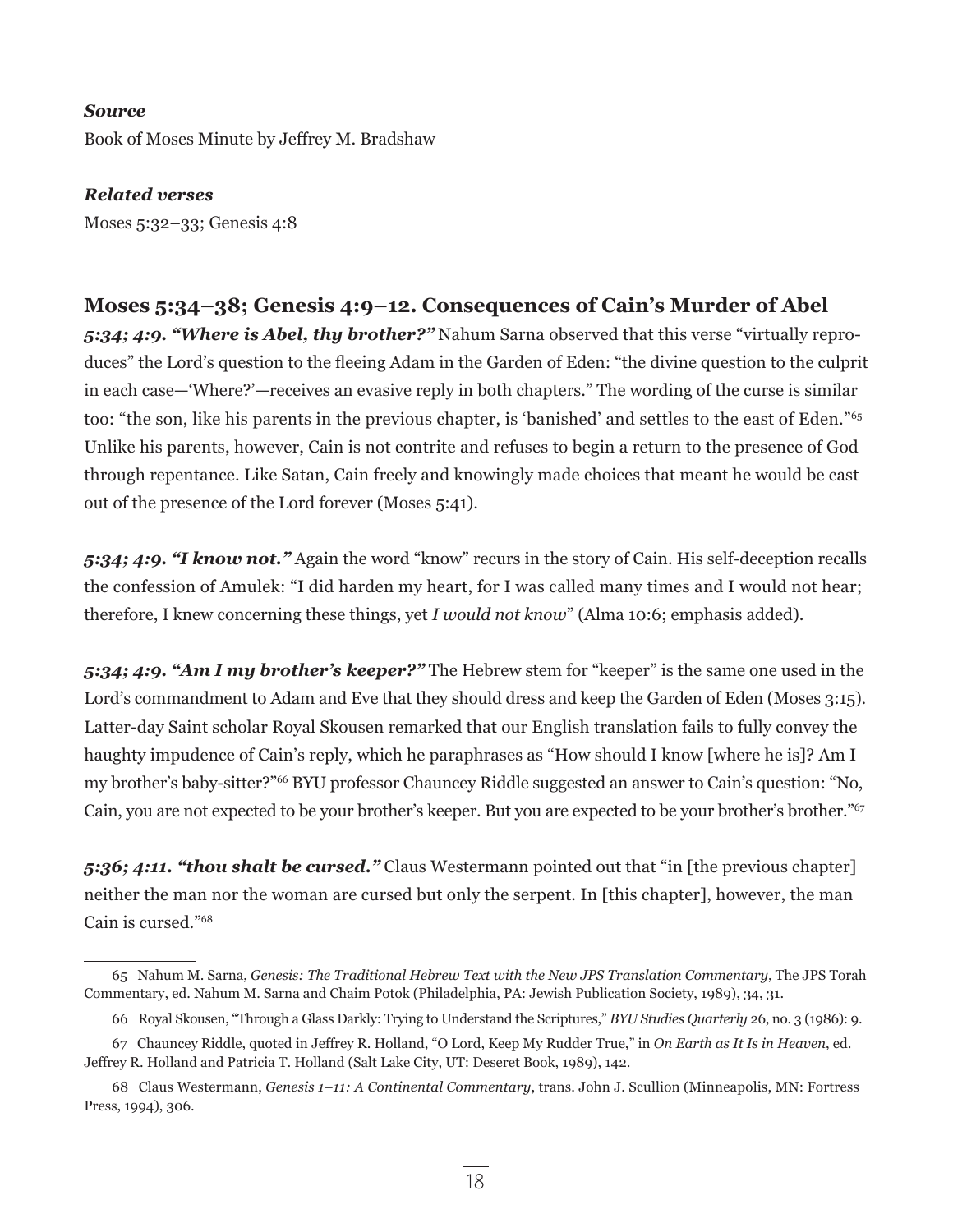*5:36; 4:11. "from the earth."* "From" can be translated as "by," "of," or "more than." Thus, the medieval Jewish scholar Rashi took this phrase to mean that Cain is now cursed *more than* the ground—the ground having been cursed for man's sake at the end of the Eden story.<sup>69</sup> As the serpent who was "more *subtle* than any beast of the field" (Moses 4:5) became "more *cursed*" than all cattle and beasts (4:20), so in another case of poetic justice will the one who "loved Satan more than God" (5:18) be cursed "more than" the earth from which he greedily wrested his living (4:23).

#### *Source*

Book of Moses Minute by Jeffrey M. Bradshaw

*Related verses*

Moses 5:34–38; Genesis 4:9–12

# **Moses 5:39–40; Genesis 4:13–15. The Mark of Cain**

*5:39; 4:14. "a fugitive and a vagabond."* We can read these two words as a single idea, thus making Cain a wandering fugitive. The barrenness of the ground and the new lifestyle imposed on Cain would make it impossible for him to continue as a successful tiller of the soil. Yet more devastating is the fact that, like Ishmael and Esau, Cain "is now ousted from civilization. . . . Rootlessness is the punishment, and the wilderness is the refuge of the sinner."<sup>70</sup>

*5:39; 4:14. "he that findeth me will slay me, because of mine iniquities."* Cain turned on one of his relatives and now must be on guard lest any of his relatives decide to exact blood vengeance.<sup>71</sup>

*5:40; 4:15. "Whosoever slayeth thee."* This phrase begins a formal announcement by the Lord, declaring that even a murderer such as Cain will still be under His protection: "I promise, if anyone kills Cain . . ."72 Thus, we can infer that blood-revenge is not endorsed by God.

*5:40; 4:15. "I the Lord set a mark upon Cain."* Richard Draper and his colleagues noted that "the mark is not the same as the curse, which carried multiple penalties,"73 the most serious of which is being

72 Sarna, *Genesis,* 35

<sup>69</sup> Leon R. Kass, *The Beginning of Wisdom: Reading Genesis* (New York, NY: Free Press, 2003), 143n27.

<sup>70</sup> Victor P. Hamilton, *The Book of Genesis: Chapters 1–17* (Grand Rapids, MI: Eerdmans, 1990), 232.

<sup>71</sup> See Hamilton, *Genesis 1–17*, 233; Nahum M. Sarna, *Genesis: The Traditional Hebrew Text with the New JPS Translation Commentary*, The JPS Torah Commentary, ed. Nahum M. Sarna and Chaim Potok (Philadelphia, PA: Jewish Publication Society, 1989), 35.

<sup>73</sup> Richard D. Draper, S. Kent Brown, and Michael D. Rhodes, *The Pearl of Great Price: A Verse-by-Verse Commentary*  (Salt Lake City, UT: Deseret Book, 2005), 73.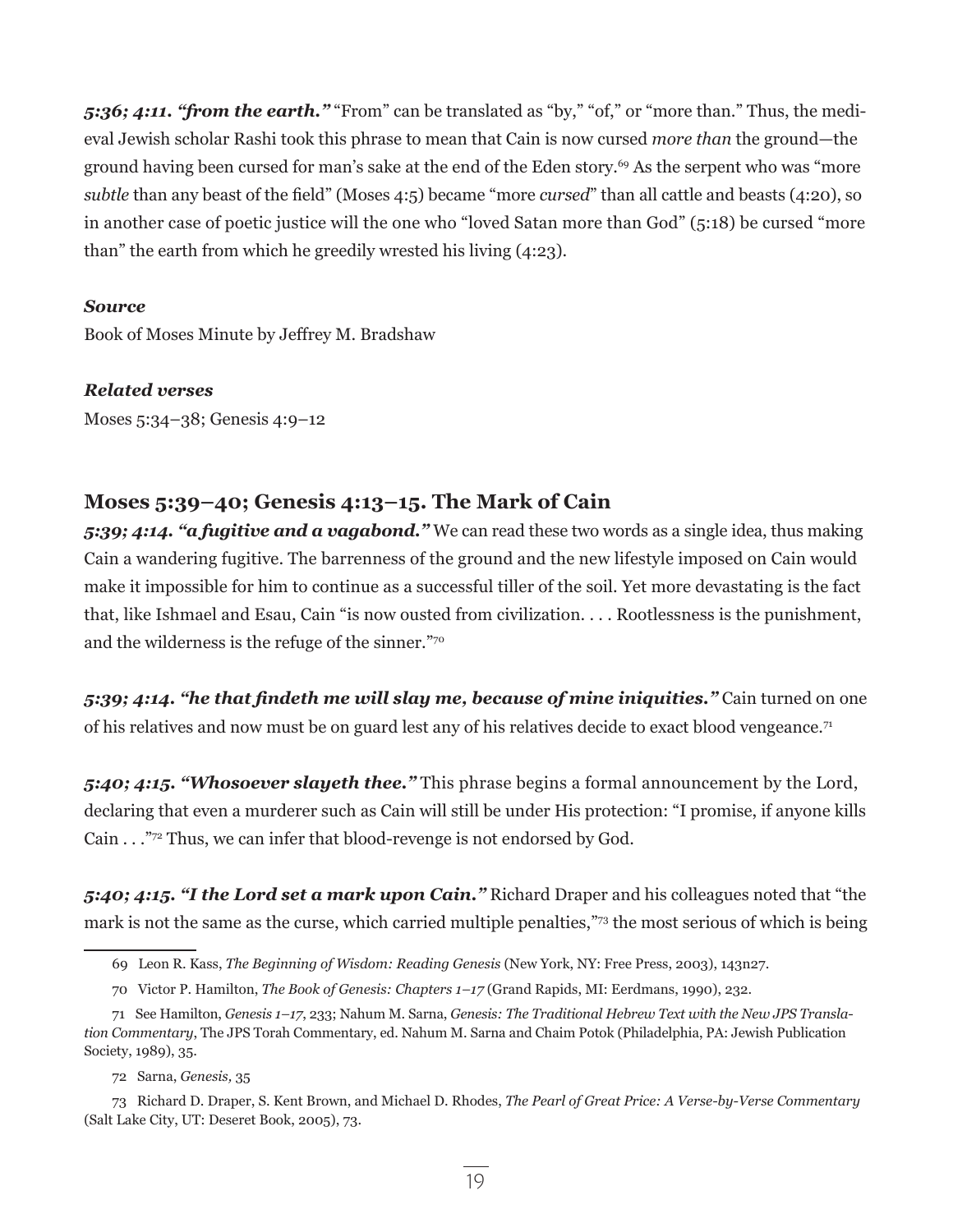"shut out from the presence of the Lord" (Moses 5:41). Indeed, the mark was a sign of divine protection and, as Hugh Nibley observed, "a warning to all the rest of us—hands off! If Cain must be punished, God does not solicit our services for the job: 'Behold, the judgments of God will overtake the wicked; and it is by the wicked that the wicked are punished' (Mormon 4:5)."<sup>74</sup>

Victor Hamilton noted that the function of the mark or sign is paralleled in "Exodus 12:13 (the blood on the doors at Passover which identifies the occupants); Genesis 1:14 (the heavenly lights which identify time periods); Numbers 2:2 (the banners in the Israelite camp which identify the various families); Joshua 2:12 (the sign which identifies Rahab's house)." As Adam and Eve are clothed with coats of skins before being driven from the garden and as God "announces the post-Flood covenant even before the Flood commences," so "Cain is marked before he is exiled."75 However, while Adam and Eve's clothing provided a comforting sign of God's unfailing solicitude, Cain's mark is a constant reminder of his isolation from God and others.

Though some readers have jumped to the conclusion that the mark was dark skin, the verse itself fails to give warrant for any specific description of the mark given to Cain, nor does the verse say whether the mark was passed on to Cain's descendants. Of possible relevance to this question is Moses 7:22, which states that "the seed of Cain were black." Alma Allred, however, finds even this statement inconclusive, arguing that it could be a figurative expression referring to "those who followed Cain in his wicked practices," referring to them "in the same manner that the Jews were called the children of the Devil."76 Similarly, it has been has argued that, as with the four horsemen of Revelation 6:1–8, the blackness depicted in 1 Enoch and other ancient Near Eastern sources is used in a purely symbolic fashion to represent evil and exclusion from the covenant community. Early Church leaders and most other Americans in the nineteenth century believed that Cain's descendants were Black. Modern Church leaders have specifically disavowed previous racial theories.

Consistent with this view is Al-Kisa'i's report of a tradition that Lamech (the son of the Sethite Methuselah—not to be confused with the Cainite Lamech of Moses 5:43–54) married Methuselcha, a descendant of Cain. Though mentioning the fact that "enmity . . . existed between the children of Seth and the children of Cain," the story implies that there was nothing in their outward appearance that would identify them as being of different lineages since Lamech had to reveal his parentage explicitly. Described in wholly positive terms, Methuselcha was said in this tradition to have become the mother of Noah.77

<sup>74</sup> Hugh W. Nibley, "The Best Possible Test," in *Temple and Cosmos: Beyond This Ignorant Present*, ed. Don E. Norton, The Collected Works of Hugh Nibley 12 (Salt Lake City, UT: Deseret Book, 1992), 537–538.

<sup>75</sup> Hamilton, *Genesis 1–17*, 207.

<sup>76</sup> Alma Allred, "The Traditions of Their Fathers: Myth versus Reality in LDS Scriptural Writings," in *Black and Mormon*, ed. Newell G. Bringhurst and Darron T. Smith (Urbana, IL: University of Illinois Press, 2004), 49. See John 8:44.

<sup>77</sup> See Muhammad ibn Abd Allah al-Kisa'i, *Tales of the Prophets (Qisas al-anbiya)*, trans. Wheeler M. Thackston Jr., Great Books of the Islamic World (Chicago, IL: KAZI Publications, 1997), 91–93.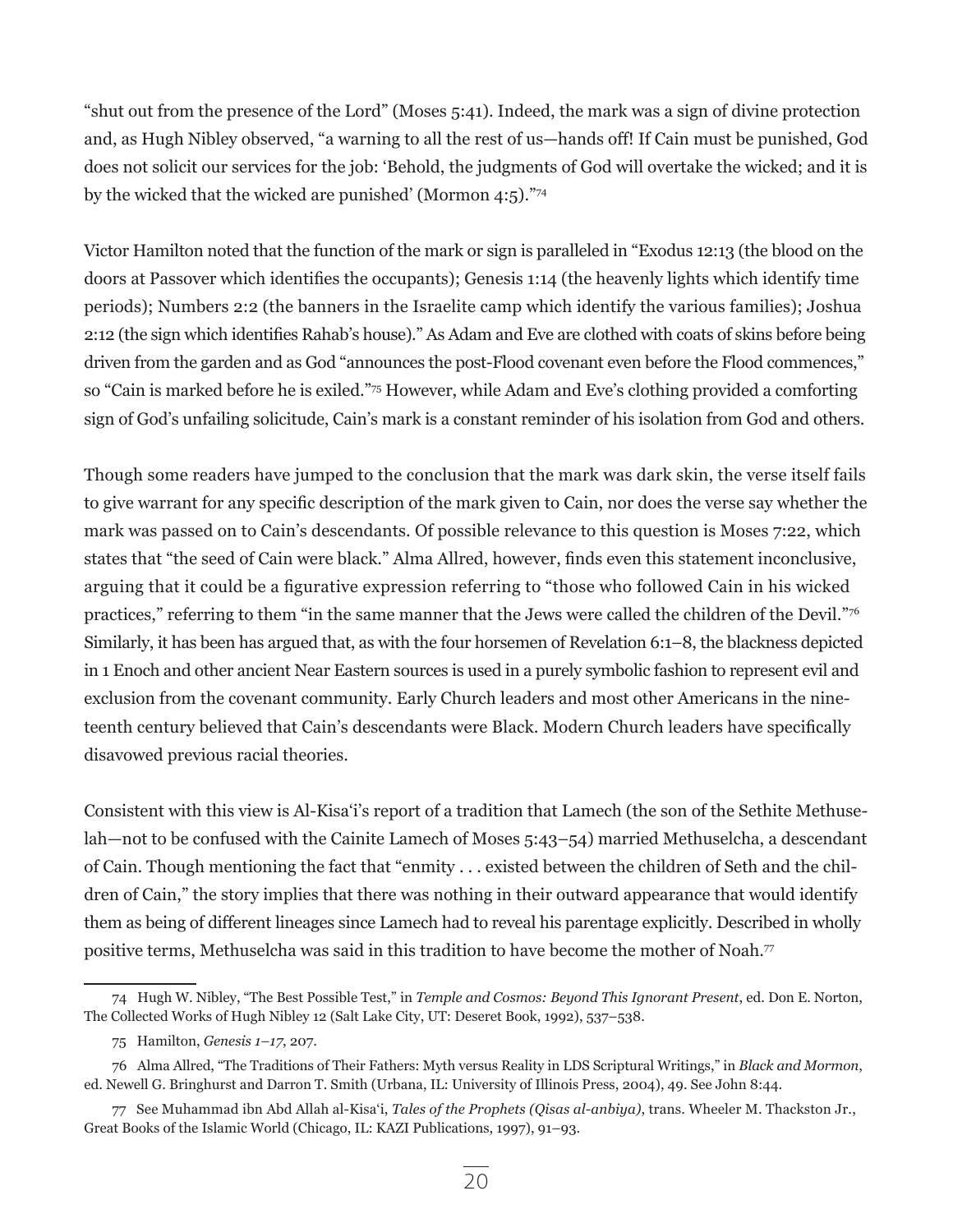Regardless of the exact nature of the mark imposed upon Cain, it seems reasonable to suppose that the separation between the Sethites and the Cainites paralleled the situation of the Nephites and the Lamanites where even though the original distinction was lineage-based, it is known that each group eventually came to include not only actual descendants but also like-minded associates.78

#### *Source*

Book of Moses Minute by Jeffrey M. Bradshaw

# *Related verses*

Moses 5:39–40; Genesis 4:13–15

# **Moses 5:41–46; Genesis 4:16–22. The Pursuits of Cain's Posterity**

*5:41; 4:16. "in the land of Nod."* In Hebrew, *nod* means "wandering"—thus Cain the wanderer is exiled to the land of wandering.

*5:41; 4:16. "on the east of Eden."* By the phrase "on the east of Eden," we are meant to understand that the place where Cain came to live was even farther removed from the presence of God than was the land where Adam and Eve and their righteous descendants lived after the Fall. This idea ties to later Israelite practices—for example, when Moses set aside cities of refuge located eastward for murderers.

*5:42; 4:17. "Enoch."* This verse does not refer to the prophet Enoch, whose story will be told later. A succession of Cain's descendants—seven first-born sons—is given here, after which the genealogy branches. Neither Cain nor his descendants are mentioned again in the Bible.

*5:42; 4:17. "he builded a city."* Victor Hamilton suggested, "Perhaps Cain's act is one of defiance. He has had enough of the life of the nomad. He refuses any longer to abide under God's terms."<sup>79</sup>

*5:42; 4;17. "he called the name of the city . . . Enoch."* This wicked city of Enoch stands in ironic parallel to the later righteous city of Enoch (see Moses 7:19, 69). Indeed, it is no coincidence that the descendants of the Sethites "run in seven lines with almost the same names [as the descendants of Cain]. But," observed Hugh Nibley, "they are read differently as if you were punning on them, like twin names."80

<sup>78</sup> See Jacob 1:13–14; Alma 3:13–19; 24:29; 43:13; 47:35; Helaman 11:24; 4 Nephi 1:35–38.

<sup>79</sup> Victor P. Hamilton, *The Book of Genesis: Chapters 1–17* (Grand Rapids, MI: Eerdmans, 1990), 238.

<sup>80</sup> Hugh W. Nibley, *Teachings of the Pearl of Great Price* (Provo, UT: Foundation for Ancient Research and Mormon Studies [FARMS], 2004), 249.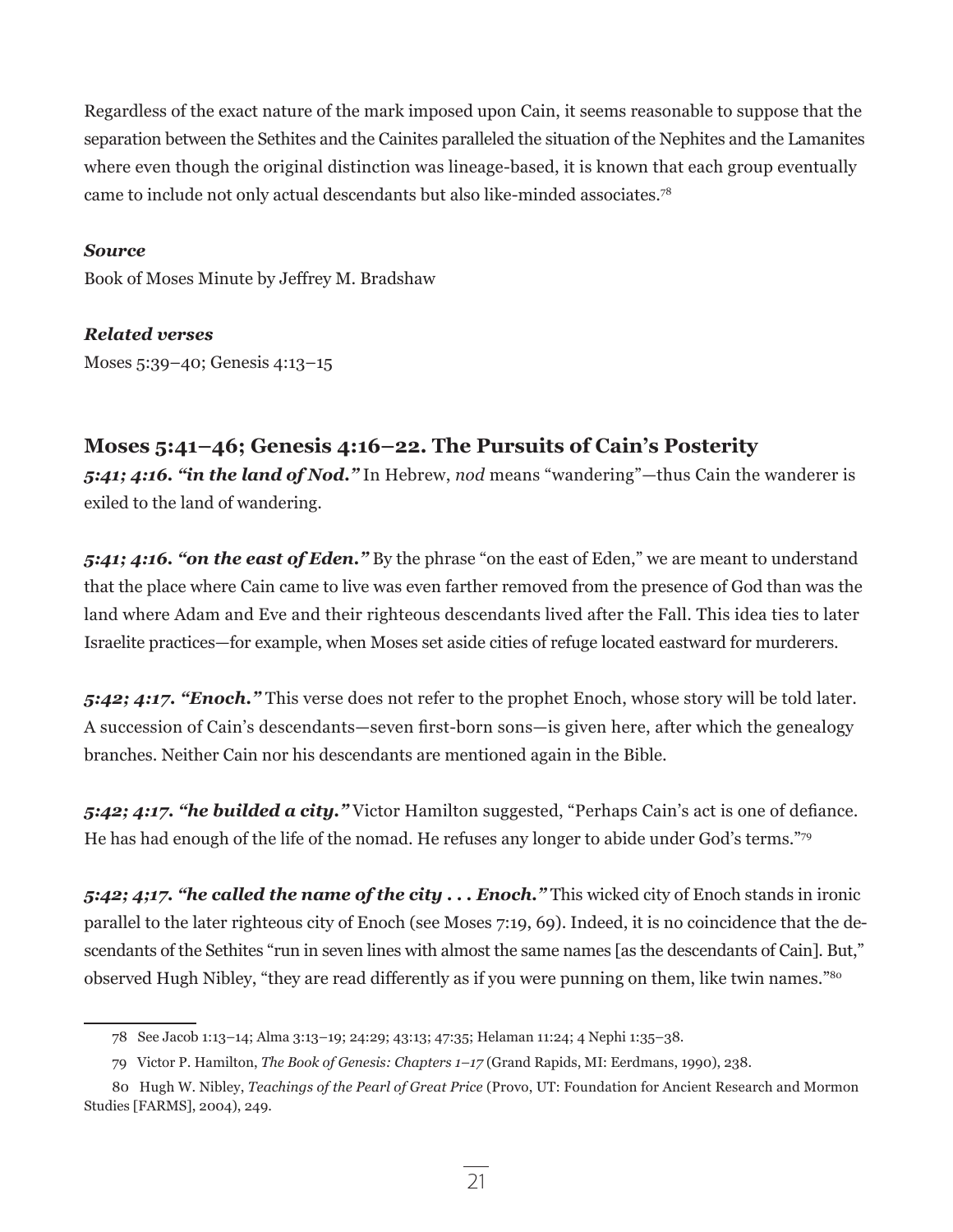*5:43; 4:18. "unto Enoch was born Irad."* In Sumerian tradition, the first city was Eridu (= Irad; now Tell abu Shahrain) in southern Mesopotamia, the oldest site in that part of the world.

*5:44; 4:19. "Lamech took unto himself."* The wording "took unto himself" is paralleled in the description of the illicit relationships of the wicked husbands in the days of Noah (see Moses 8:14, 21).

*5:44; 4:19. "Two wives."* This mention of Lamech's wives may constitute an implicit condemnation of unauthorized polygamy.

#### *Source*

Book of Moses Minute by Jeffrey M. Bradshaw

## *Related verses*

Moses 5:41–46; Genesis 4:16–22

# **Moses 5:47–55; Genesis 4:23–24. Works of Darkness Spread to All from Cain's Posterity**

*5:47; 4:23. "Lamech said unto his wives."* The purpose of Lamech's argument was to show his wives that according to the regulations of the wicked brotherhood to which he belonged, he had not shed innocent blood as Cain had done. Rather his act of murder was justified because he had been previously wounded and injured by the one slain. Proud and cynical, Lamech's so-called sword song was not only a statement of self-justification but also self-praise of his prowess. It was the sort of "taunts, threats, and boastings, which are of the kind customarily uttered in ancient times by those about to engage in combat"<sup>81</sup>—or in other words, evil words that compound ill deeds.<sup>82</sup> One is reminded of Korihor, who proudly proclaimed that "every man prospered according to his genius, and that every man conquered according to his strength; and whatsoever a man did was no crime" (Alma 30:17). Songs such as these were regularly sung in bloody contests as part of the new-year rites performed in virtually all ancient cultures. As in all such hero tales, skilled poets exercise their craft in order to glorify actions "which, were it not for [their] poetry, would appear as merely violent."<sup>83</sup>

<sup>81</sup> Nahum M. Sarna, *Genesis: The Traditional Hebrew Text with the New JPS Translation Commentary*, The JPS Torah Commentary, ed. Nahum M. Sarna and Chaim Potok (Philadelphia, PA: Jewish Publication Society, 1989), 39.

<sup>82</sup> William Shakespeare, "The Comedy of Errors," in *The Riverside Shakespeare*, ed. G. Blakemore Evans (Boston, MA: Houghton Mifflin, 1974), 92, act 3, scene 2, line 20.

<sup>83</sup> Robert Sacks, cited in Leon R. Kass, *The Beginning of Wisdom: Reading Genesis* (New York, NY: Free Press, 2003), 146n32.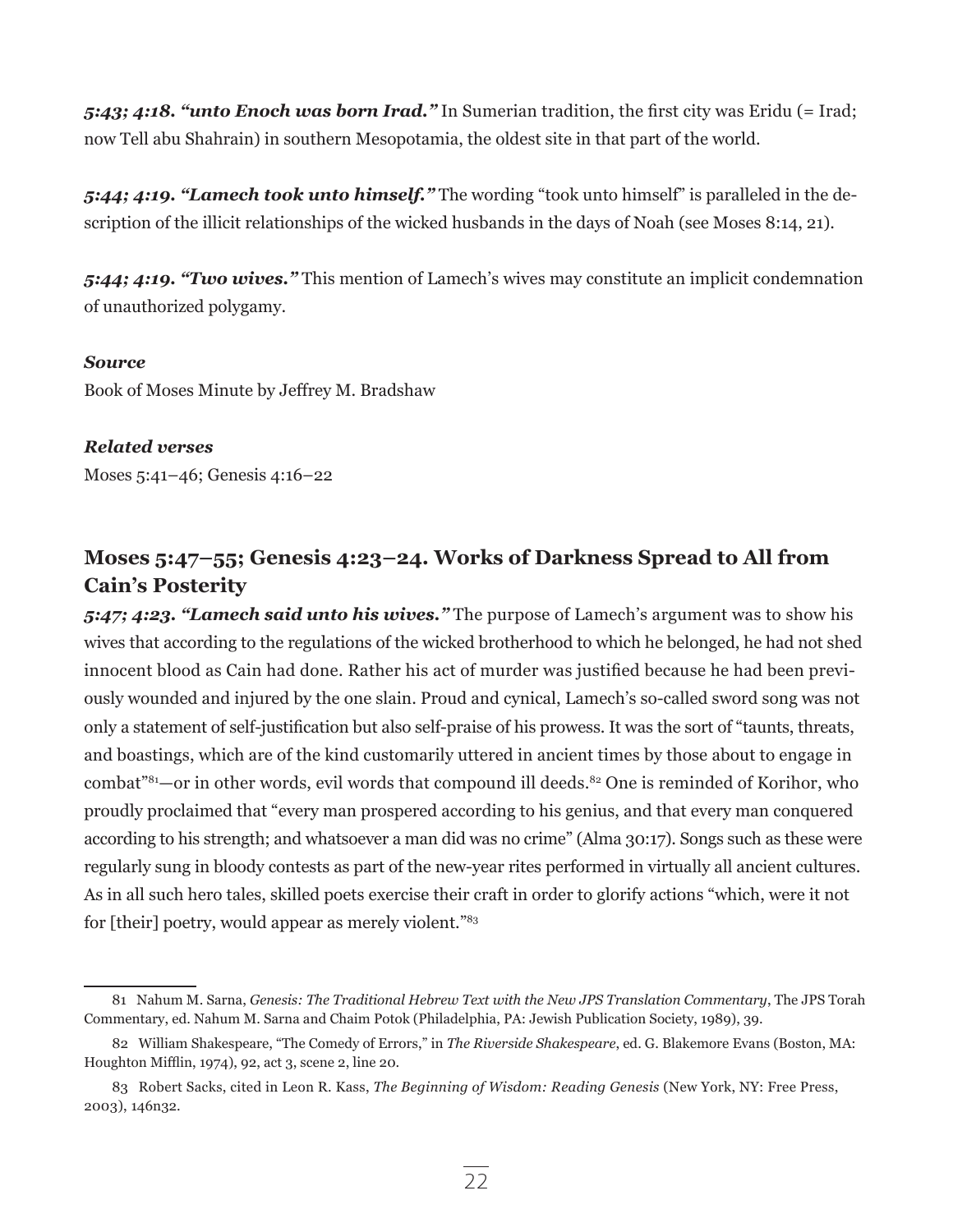*5:47; 4:23. "wounding . . . hurt."* Hugh Nibley commented: "If we look up these words that are used here for killing and slaying, we will find what they mean. This *patza* for 'wounding me' . . . doesn't mean wound. It means 'to place a cut or mark upon, to put a ritual mark.' The other, *khabura*, we are told, is the mark or stroke of a wound on the skin. There's a conflict in which ritual wounds are inflicted. We are told that Satan showed Cain the blows of death. . . . He taught them to him before he could have his showdown with Abel."84 The idea of Cain's having administered the "blows of death" in the manner of Satan may lie behind the rabbinic tradition that "Cain pelted all parts of Abel's body, inflicting many blows and wounds, until he killed him by striking him on the neck."85 Ironically, just as Cain is said to have placed gruesome ritual marks on Abel at his death, so the Lord sets a mark upon Cain to preserve his life.

*5:49. "Irad . . . began to reveal it."* Apparently Irad betrayed the oath he had made not to reveal the "great secret . . . administered to Cain by Satan" (Moses 5:49).

*5:49. "sons of Adam."* Secret combinations spread from the posterity of Cain to the covenant sons of Adam, who are elsewhere referred to as the "sons of God" (8:13–14).

*5:50. "he slew him for the oath's sake."* This phrase, unique to the book of Moses, confirms that the "wounding" and "hurt" that Lamech used to justify his act of murder were not merely the result of a chance brawl with Irad or a scheme to acquire his possessions. The fact that the victim was slain "for the oath's sake" evidences a carefully calculated assassination to protect the interests of the secret combination to which Lamech had pledged his allegiance (see verse 29).

*5:51. "secret combination."* In the Book of Mormon, the oaths that were later administered to those who formed secret combinations among the Jaredites were said to have been "handed down even from Cain, who was a murderer from the beginning . . . [and] are had among all people" (Ether 8:15, 20).

*5:52. "sons of men."* In the book of Moses this term is always used to designate those who reject the gospel and follow Satan. In this verse, it most likely refers to the male descendants of Cain and his associates.

*5:53. "Lamech had spoken the secret unto his wives."* The damaging results of Lamech's wives "[rebelling] against him, and [declaring] these things abroad" triggered an absolute clamp-down among the rest of the sons of men on speaking to their wives (that is, "the daughters of men") about their secret affairs.

<sup>84</sup> Hugh W. Nibley, *Teachings of the Pearl of Great Price* (Provo, UT: Foundation for Ancient Research and Mormon Studies [FARMS], 2004), 253.

<sup>85</sup> Talmud, Sanhedrin 37b, cited in Meir Zlotowitz, *Bereishis/Genesis: A New Translation with a Commentary Anthologized from Talmudic, Midrashic and Rabbinic Sources*, 2nd ed., 2 vols. (New York, NY: Mesorah Publications, 1986), 1:151.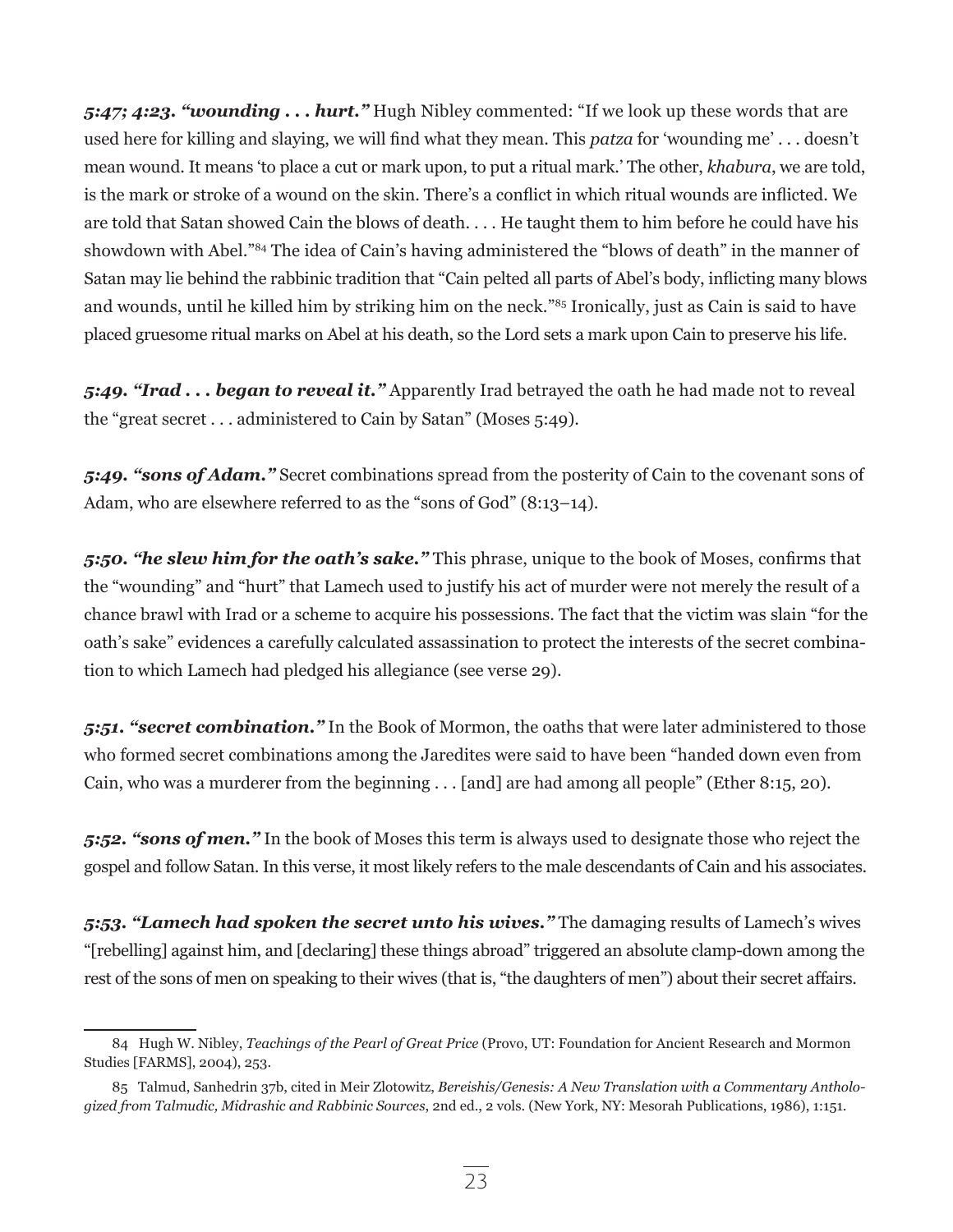## *Source*

Book of Moses Minute by Jeffrey M. Bradshaw

*Related verses* Moses 5:47–55; Genesis 4:23–24

# **Moses 5:56–59. The Law of the Gospel Preached in Response to Encroaching Evils**

*5:58. "And thus."* In a manner with which readers of the Book of Mormon are well acquainted, this phrase in verse 58 signals the beginning of the solemn summary contained in the final two verses of Moses 5. The importance of the events of this chapter and the promise that the fullness of the gospel given to Adam will "be in the world until the end thereof" is highlighted by the threefold repetition of "and thus," terminating in the concluding phrase "And thus it was. Amen."

*5:58. "the Gospel began to be preached, from the beginning."* Phrases similar to this one appear all throughout scripture.<sup>86</sup> However, it is significant that the term "Gospel" is mentioned in only two places in the book of Moses: here, immediately preceding the implicit nod to the *law of chastity* in the description of the righteous family line of Adam in chapter 6; and in an analogous context in 8:19, just prior to Noah's encounter with the "sons of men" who persuaded the granddaughters of Noah to marry scoffers *outside* the covenant.

*5:58. "being declared by holy angels . . . , and by his own voice, and by the gift of the Holy Ghost."* Mormon taught that the "office of [the] ministry [of angels] is to call men unto repentance, and to fulfill and to do the work of the covenants of the Father, which he hath made unto the children of men, to prepare the way among the children of men, by declaring the word of Christ unto the chosen vessels of the Lord, that they may bear testimony of him" (Moroni 7:31).

*5:59. "And thus."* The term "thus" in the last sentence of verse 59 is subordinate to its prior usage in the verse. Here at the beginning of the verse it signifies "in this manner" or "by this means," referring to the fact that it was through angels (see Moses 5:6) and of God's own voice (see verse 4) and of the gift of the Holy Ghost (see verse 9) that "all things were confirmed unto Adam, by an holy ordinance" (verse 59).

*5:59. "all things were confirmed unto Adam, by an holy ordinance."* A contrast is drawn between Adam's having had all things confirmed by a holy ordinance from God and Cain's and Lamech's

<sup>86</sup> See, for example, John 8:56; Hebrews 1:1–2; 11:13; Jacob 4:4–5; 7:10–11; Doctrine and Covenants 29:41–42.